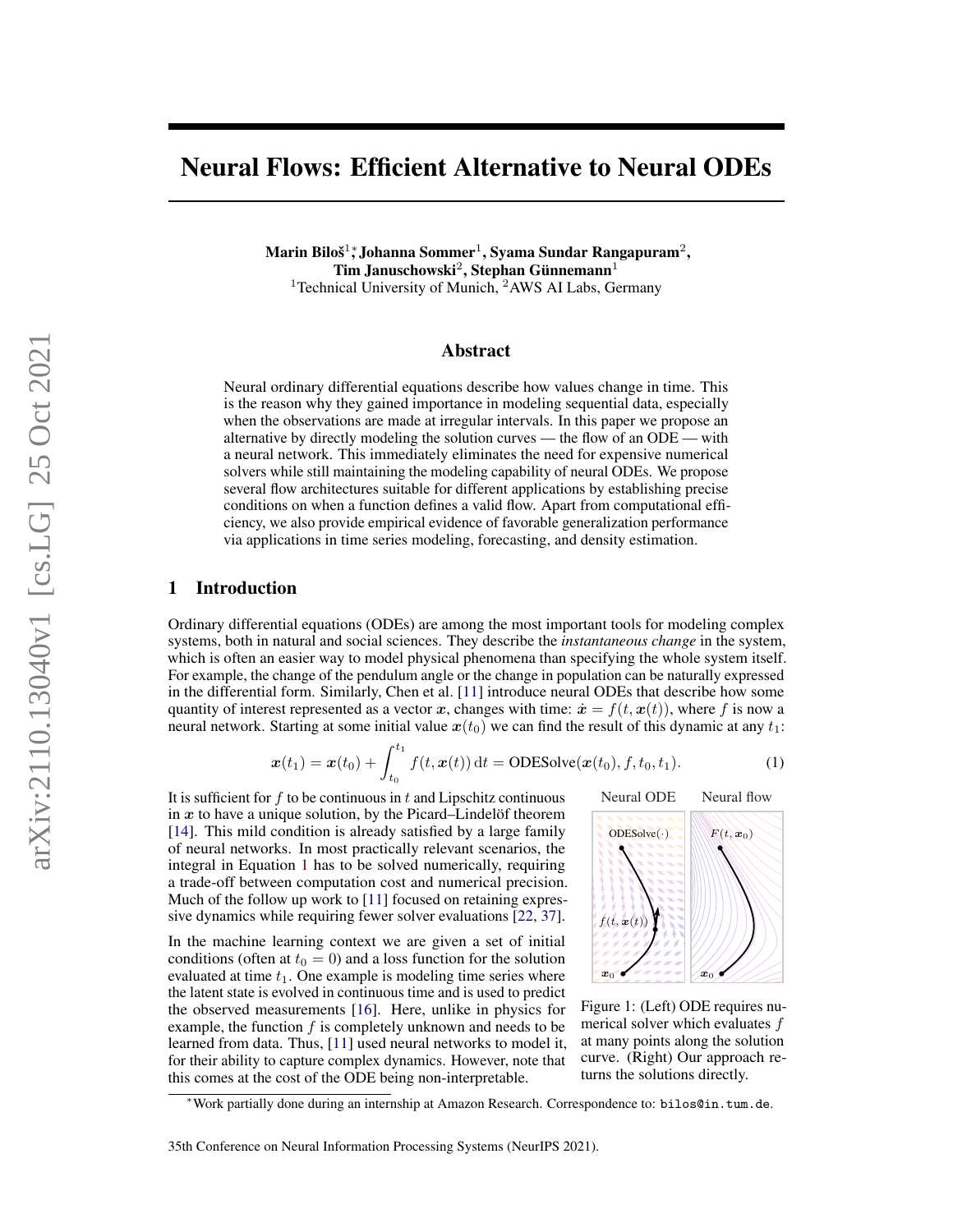Since solving an ODE is expensive, we want to find a way to keep the desired properties of neural ODEs at a much smaller computation cost. If we take a step back, we see that neural ODEs take initial values as inputs and return non-intersecting solution curves (Figure [1\)](#page-0-1). In this paper we propose to model the solution curves directly, with a neural network, instead of specifying the derivative. That is, given an initial condition we return the solution with a single forward pass through our network. Straight away, this leads to improvements in computation performance because we avoid using ODE solvers altogether. We show how our method can be used as a faster alternative to ODEs in existing models [\[9,](#page-9-3) [16,](#page-9-2) [34,](#page-10-2) [69\]](#page-12-0), while improving the modeling performance. In the following, we derive the conditions that our method needs to satisfy and propose different architectures that implement them.

# <span id="page-1-1"></span>2 Neural flows

In this section, we present our method, *neural flows*, that directly models the solution curve of an ODE with a neural network. For simplicity, let us briefly assume that the initial condition  $x_0 = x(t_0)$ is specified at  $t_0 = 0$ . We handle the general case shortly. Then, Equation [1](#page-0-0) can be written as  $x(t) = F(t, x_0)$ , where F is the solution to the initial value problem,  $\dot{x} = f(t, x(t)), x_0 = x(0)$ . We will model  $F$  with a neural network. For this, we first list the conditions that  $F$  must satisfy so that it is a solution to some ODE. Let  $F : [0, T] \times \mathbb{R}^d \to \mathbb{R}^d$  be a smooth function satisfying:

- i)  $F(0, x_0) = x_0$ , (initial condition)
- ii)  $F(t, \cdot)$  is invertible,  $\forall t$ . (uniqueness of the solution given the initial value  $x_0$ ; i.e., the curves specified by  $F$  corresponding to different initial values should not intersect for any  $t$ )

There is an exact correspondence between a function  $F$  with the above properties and an ODE defined with f such that the derivative  $\frac{d}{dt}F(t, x_0)$  matches  $f(t, x(t))$  everywhere, given  $x_0 = x(0)$  [\[47,](#page-11-0) Theorem 9.12]. In general, we can say that  $f$  defines a vector field and  $F$  defines a family of integral curves, also known as the *flow* in mathematics (not to be confused with normalizing flow). As F will be parameterized with a neural network, condition i) requires that its parameters must depend on  $t$ such that we have the identity map at  $t = 0$ .

Note that by providing  $x_0$  we define a smooth trajectory  $F(\cdot, x_0)$  — the solution to some ODE with the initial condition at  $t_0 = 0$ . If we relax the restriction  $t_0 = 0$  and allow  $x_0$  to be specified at an arbitrary  $t_0 \in \mathbb{R}$ , the solution can be obtained with a simple procedure. We first go back to the case  $t = 0$  where we obtain the corresponding "initial" value  $\hat{x}_0 := x(0) = F^{-1}(t_0, x_0)$ . This then gives us the required solution  $F(\cdot, \hat{x}_0)$  to the original initial value problem. Thus, we often prefer functions with an analytical inverse.

Finally, we tackle implementing F. The second property instructs us that the function  $F(t, \cdot)$  is a diffeomorphism on  $\mathbb{R}^d$ . We can satisfy this by drawing inspiration from existing works on normalizing flows and invertible neural networks [e.g., [17,](#page-9-4) [2\]](#page-9-5). In our case, the parameters must be conditioned on time, with identity at  $t = 0$ . As a starting example, consider a linear ODE  $f(t, x(t)) = Ax(t)$ , with  $x(0) = x_0$ . Its solution can be expressed as  $F(t, x_0) = \exp(At)x_0$ , where  $\exp$  is the matrix exponential. Here, the learnable parameters  $A$  are simply multiplied by  $t$  to ensure condition i); and given fixed  $t$ , the network behaves as an invertible linear transformation. In the following we propose other, more expressive functions suitable for applications such as time series modeling.

#### <span id="page-1-2"></span>2.1 Proposed flow architectures

**ResNet flow.** A single residual layer  $x_{t+1} = x_t + g(x_t)$  $x_{t+1} = x_t + g(x_t)$  $x_{t+1} = x_t + g(x_t)$  [\[30\]](#page-10-3) bears a resemblance to Equation 1 and can be seen as a discretized version of a continuous transformation which inspired the development of neural ODEs. Although plain ResNets are not invertible, one could use spectral normalization [\[26\]](#page-10-4) to enforce a small Lipschitz constant of the network, which guarantees invertibility [\[2,](#page-9-5) Theorem 1]. Thus, ResNets become a natural choice for modeling the solution curve F resulting in the following extension — ResNet flow:

<span id="page-1-0"></span>
$$
F(t, x) = x + \varphi(t)g(t, x), \qquad (2)
$$

where  $\varphi : \mathbb{R} \to \mathbb{R}^d$ . This satisfies properties i) and ii) from above when  $\varphi(0) = \mathbf{0}$  and  $|\varphi(t)_i| < 1$ ; and  $g : \mathbb{R}^{d+1} \to \mathbb{R}^d$  is an arbitrary contractive neural network ( $Lip(g) < 1$ ). One simple choice for  $\varphi$  is a tanh function. The inverse of F can be found via fixed point iteration similar to [\[2\]](#page-9-5).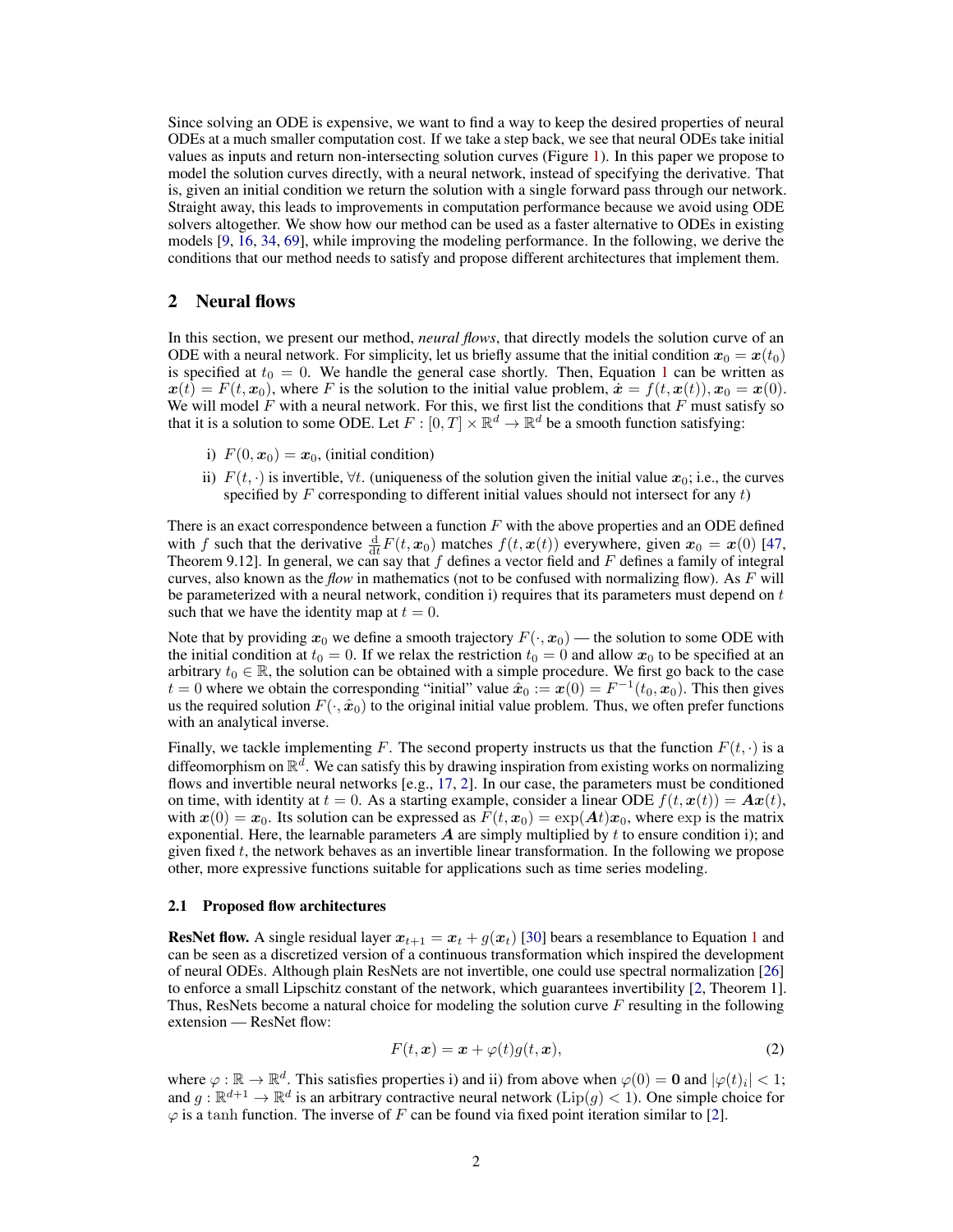GRU flow. Time series data is traditionally modeled with recurrent neural networks, e.g., with a GRU [\[12\]](#page-9-6), such that the hidden state  $h_{t-1}$  is updated at fixed intervals with the new observation  $x_t$ :

<span id="page-2-0"></span>
$$
\boldsymbol{h}_t = \text{GRUCell}(\boldsymbol{h}_{t-1}, \boldsymbol{x}_t) = \boldsymbol{z}_t \odot \boldsymbol{h}_{t-1} + (1 - \boldsymbol{z}_t) \odot \boldsymbol{c}_t, \tag{3}
$$

where  $z_t$  and  $c_t$  are functions of the previous state  $h_{t-1}$  and the new input  $x_t$ .

De Brouwer et al. [\[16\]](#page-9-2) derived the continuous equivalent of this architecture called GRU-ODE (see Appendix [A.1\)](#page-13-0). Given the initial condition  $h_0 = h(t_0)$ , they evolve the hidden state  $h(t)$  with an ODE, until they observe new  $x_{t_1}$  at time  $t_1$ , when they use Equation [3](#page-2-0) to update it:

$$
\bar{\boldsymbol{h}}_{t_1} = \text{ODESolve}(\boldsymbol{h}_0, \text{GRU-ODE}, t_0, t_1), \quad \boldsymbol{h}_{t_1} = \text{GRUCell}(\bar{\boldsymbol{h}}_{t_1}, \boldsymbol{x}_{t_1}). \tag{4}
$$

Here, we will derive the flow version of GRU-ODE. If we rewrite Equation [3](#page-2-0) by regrouping terms:  $h_t = h_{t-1} + (1 - z_t) \odot (c_t - h_{t-1})$ , we see that GRU update acts as a single ResNet layer.

<span id="page-2-5"></span>**Definition 1.** Let  $f_z, f_r, f_c : \mathbb{R}^{d+1} \to \mathbb{R}^d$  be any arbitrary neural networks and let  $z(t, h) =$  $\alpha \cdot \sigma(f_z(t, h))$ ,  $r(t, h) = \beta \cdot \sigma(f_r(t, h))$ ,  $c(t, h) = \tanh(f_c(t, r(t, h) \odot h))$ , where  $\alpha, \beta \in \mathbb{R}$  and σ *is a sigmoid function. Further, let* ϕ : R → R <sup>d</sup> *be a continuous function with* ϕ(0) = 0 *and*  $|\varphi(t)_i|$  < 1. Then the evolution of GRU state in continuous time is defined as:

<span id="page-2-3"></span><span id="page-2-1"></span>
$$
F(t, h) = h + \varphi(t)(1 - z(t, h)) \odot (c(t, h) - h).
$$
\n(5)

<span id="page-2-2"></span>**Theorem 1.** A neural network defined by Equation [5](#page-2-1) specifies a flow when the functions  $f_z$ ,  $f_r$  and  $f_c$  are contractive maps, i.e.,  $\text{Lip}(f) < 1$ , and  $\alpha = \frac{2}{5}$ ,  $\beta = \frac{4}{5}$ .

We prove Theorem [1](#page-2-2) in Appendix [A.3](#page-13-1) by showing that the second summand on the right hand side in Equation [5](#page-2-1) satisfies Lipschitz constraint making the whole network invertible. We also show that the GRU flow has the same desired properties as GRU-ODE, namely, bounding the hidden state in (−1, 1) and having the Lipschitz constant of 2. Note that GRU flow (Equation [5\)](#page-2-1) acts as a replacement to ODESolve in Equation [4.](#page-2-3) Alternatively, we can append  $x_t$  to the input of  $f_z$ ,  $f_r$  and  $f_c$ , which would give us a continuous-in-time version of GRU.

Coupling flow. The disadvantage of both ResNet flow and GRU flow is the missing analytical inverse. To this end, we propose a continuous-in-time version of an invertible transformation based on splitting the input dimensions into two disjoint sets A and B,  $A \cup B = \{1, 2, ..., d\}$  [\[17\]](#page-9-4). We copy the values indexed by B and transform the rest conditioned on  $x_B$  which gives us the coupling flow:

<span id="page-2-4"></span>
$$
F(t, x)_A = x_A \exp(u(t, x_B)\varphi_u(t)) + v(t, x_B)\varphi_v(t), \qquad (6)
$$

where u, v are arbitrary neural networks and  $\varphi_u(0) = \varphi_v(0) = 0$ . We can easily see that this satisfies condition i), and it is invertible by design regardless of  $t$  [\[17\]](#page-9-4). Since some values stay constant in a single layer, we apply multiple consecutive transformations, choosing different partitions  $A$  and  $B$ .

For all three models we can stack multiple layers  $F = F_1 \circ \cdots \circ F_n$  and still define a proper flow since the composition of invertible functions is invertible, and consecutive identities give an identity.

We can think of  $\varphi$  (including  $\varphi_u, \varphi_v$ ) as a time embedding function that has to be zero at  $t = 0$ . Since it is a function of a single variable, we would like to keep the complexity low and avoid using general neural networks in favor of interpretable and expressive basis functions. A simple example is linear dependence on time  $\varphi(t) = \alpha t$ , or tanh $(\alpha t)$  for ResNet flow. We use these in the experiments. An alternative, more powerful embedding consists of Fourier features  $\varphi(t)_i = \sum_k \alpha_{ik} \sin(\beta_{ik} t)$ .

#### 2.2 On approximation capabilities

Previous works established that neural ODEs are *sup*-universal for diffeomorphic functions [\[76\]](#page-12-1) and are  $L^p$ -universal for continuous maps when composed with terminal family [\[48\]](#page-11-1). A similar result also holds for affine coupling flows [\[75\]](#page-12-2), whereas general residual networks can approximate any function [\[53\]](#page-11-2). The ResNet flow, as defined in Equation [2,](#page-1-0) can be viewed as an Euler discretization, meaning it is enough to stack appropriately many layers to uniformly approximate any ODE solution [\[48\]](#page-11-1). GRU flow can be viewed as a ResNet flow and coupling flow shares a similar structure, meaning that if we can set them to act as an Euler discretization we can match any ODE. However, this is of limited use in practice since we use finitely many layers, so the main focus of this paper is to provide the empirical evidence that we can outperform neural ODEs on relevant real-world tasks.

Other results [\[20,](#page-9-7) [81\]](#page-12-3) consider limitations of neural ODEs in modeling general homeomorphisms (e.g.,  $x \mapsto -x$ ) and propose the solution that adds dimensions to the input x. Such augmented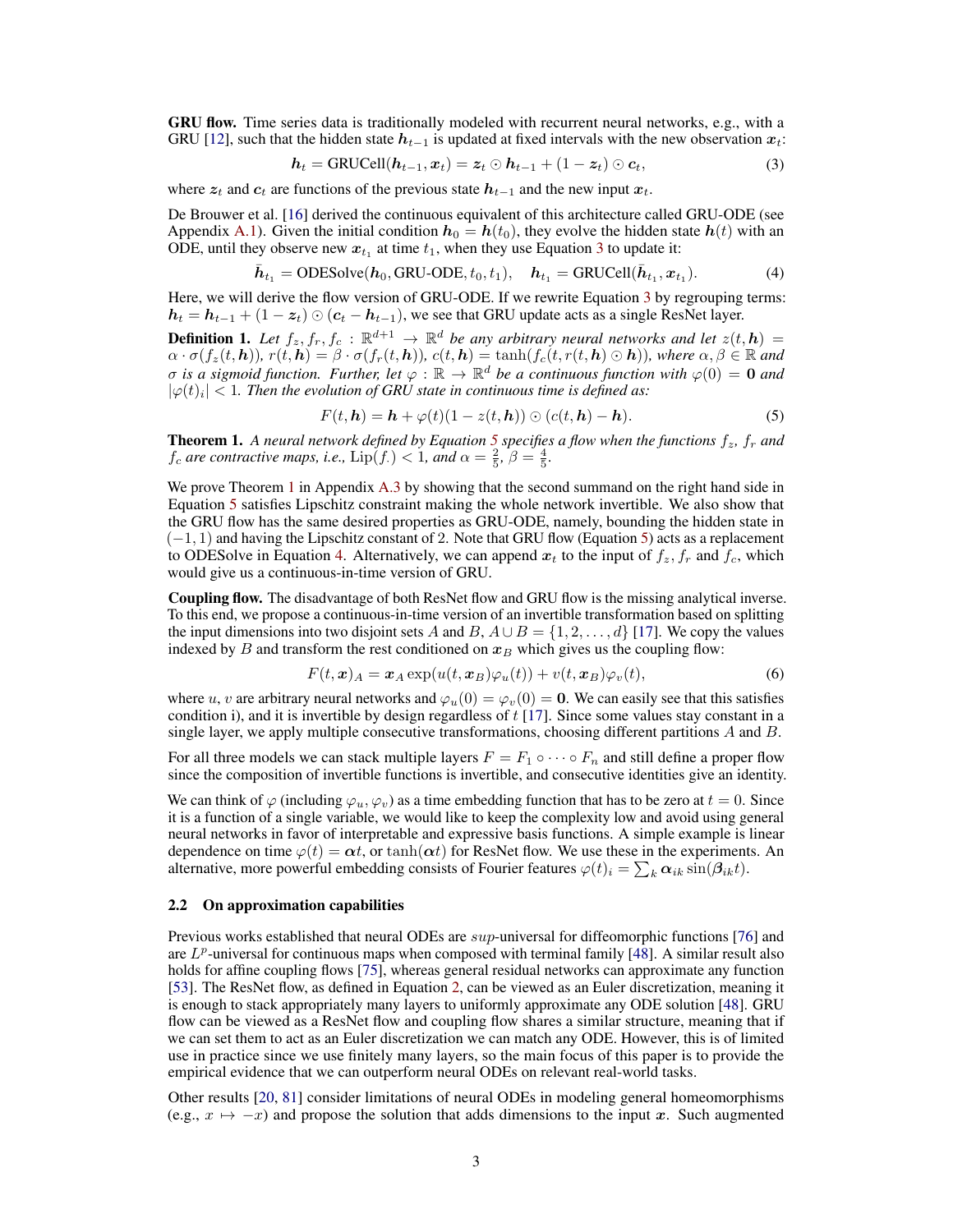networks can model higher order dynamics. This can be explicitly defined through certain constraints for further improvements in performance and better interpretability [\[59\]](#page-11-3). We can apply the same trick to our models. However, instead of augmenting x, a simpler solution is to relax the conditions on  $F$ given the task. For example, if we do not need invertibility, we can remove the Lipschitz constraint in Equation [2.](#page-1-0) Since neural flows offer such flexibility, they might be of more practical relevance in these use cases.

# <span id="page-3-2"></span>3 Applications

In this section we review two main applications of neural ODEs: modeling irregularly-sampled time series and density estimation. We describe the existing modeling approaches and propose extensions using neural flows. In Section [4](#page-5-0) we will use models presented here to qualitatively and quantitatively compare neural flows with neural ODEs.

### <span id="page-3-0"></span>3.1 Continuous-time latent variable models

Autoregressive [\[62,](#page-11-4) [70\]](#page-12-4) and state space models [\[32,](#page-10-5) [68\]](#page-12-5) have achieved considerable success modeling regularly-sampled time series. However, many real-world applications do not have a constant sampling rate and may contain missing values, e.g., in healthcare we have very sparse measurements at irregular time intervals. Here we describe how our neural flow models can be used in such scenario.

**Encoder.** In this setting, we are given a sequence of observations  $X = (x_1, \ldots, x_n)$ ,  $x_i \in \mathbb{R}^d$ at times  $t = (t_1, \ldots, t_n)$ . To represent this type of data, previous RNN-based works relied on exponentially decaying hidden state [\[8\]](#page-9-8), time gating [\[58\]](#page-11-5), or simply adding time as an additional input [\[19\]](#page-9-9). More recently, various ODE-based models built on top of RNNs to evolve the hidden state between observations in continuous time, giving rise to, e.g., ODE-RNN [\[69\]](#page-12-0), while outperforming previous approaches. Another model is GRU-ODE [\[16\]](#page-9-2), which we already described in Equation [4.](#page-2-3) We proposed the GRU flow (Equation [5\)](#page-2-1) that can be used as a straightforward replacement.

Lechner and Hasani [\[46\]](#page-11-6) showed that simply evolving the hidden state with a neural ODE can cause vanishing or exploding gradients, a known issue in RNNs [\[3\]](#page-9-10). Thus, they propose using an LSTM-based [\[31\]](#page-10-6) model instead. The difference to ODE-RNN [\[69\]](#page-12-0) is using an LSTMCell and introducing another hidden state that is not updated continuously in time, which in turn allows gradient propagation via internal LSTM gating. To adapt this to our framework, we simply replace the ODESolve with the ResNet or coupling flow to obtain a neural flow model.

**Decoder.** Once we have a hidden state representation  $h_i$  of the irregularly-sampled sequence up to  $x_i$ , we are interested in making future predictions. The ODE based models continue evolving the hidden state using a numerical solver to get the representation at time  $t_{i+1}$ , with  $h_{i+1}$ ODESolve $(h_i, f, t_i, t_{i+1})$ . With neural flows we can simply pass the next time point  $t_{i+1}$  into F and get the next hidden state directly. In the following we show how the presented encoder-decoder model is used in both the smoothing and filtering approaches for irregular time series modeling.

**Smoothing approach.** The given sequence of observations  $(X, t)$  is modeled with latent variables or states  $(z_1, \ldots, z_n) \sim \mathbb{R}^h$ , such that  $x_i \sim p(x_i | z_i)$ , conditionally independent of other  $x_j$  [\[11,](#page-9-0) [69\]](#page-12-0). There is a predesignated prior state  $z_0$  at  $t = 0$  from which the latent state is assumed to evolve continuously. More precisely, if  $z_0$  is a sample from the initial latent state  $z_0$ , then a latent state sample at any future time step t is given by  $z_t = F(t, z_0)$ .

Since the exact inference on the initial state  $z_0$ ,  $p(z_0|\mathbf{X}, t)$ , is intractable, we proceed by doing approximate inference following the variational auto-encoder approach [\[11,](#page-9-0) [69\]](#page-12-0). We use an LSTMbased neural flow encoder that processes  $(X, t)$  and outputs the approximate posterior parameters  $\mu$  and  $\sigma$  from the last state,  $q(z_0|X,t) = \mathcal{N}(\mu, \sigma)$ . The decoder returns all  $z_i$  deterministically at times t with  $F(t, z_0)$ , with initial condition  $z_0 \sim q(\bm{z}_0|\bm{X}, \bm{t})$ . For the latent state at an arbitrary  $t_i$ , the target is generated according to the model  $x_i \sim p(x_i|z_i)$ . Given  $p(z_0) = \mathcal{N}(0, 1)$ , the overall model is trained by maximizing the evidence lower bound:

<span id="page-3-1"></span>
$$
\text{ELBO} = \mathbb{E}_{z_0 \sim q(\boldsymbol{z}_0 | \boldsymbol{X}, \boldsymbol{t})} [\log p(\boldsymbol{X})] - \text{KL}[q(\boldsymbol{z}_0 | \boldsymbol{X}, \boldsymbol{t}) || p(\boldsymbol{z}_0)]. \tag{7}
$$

Using continuous time models brings up multiple advantages, from handling irregular time points automatically to making predictions at any, and as many time points as required, allowing us to do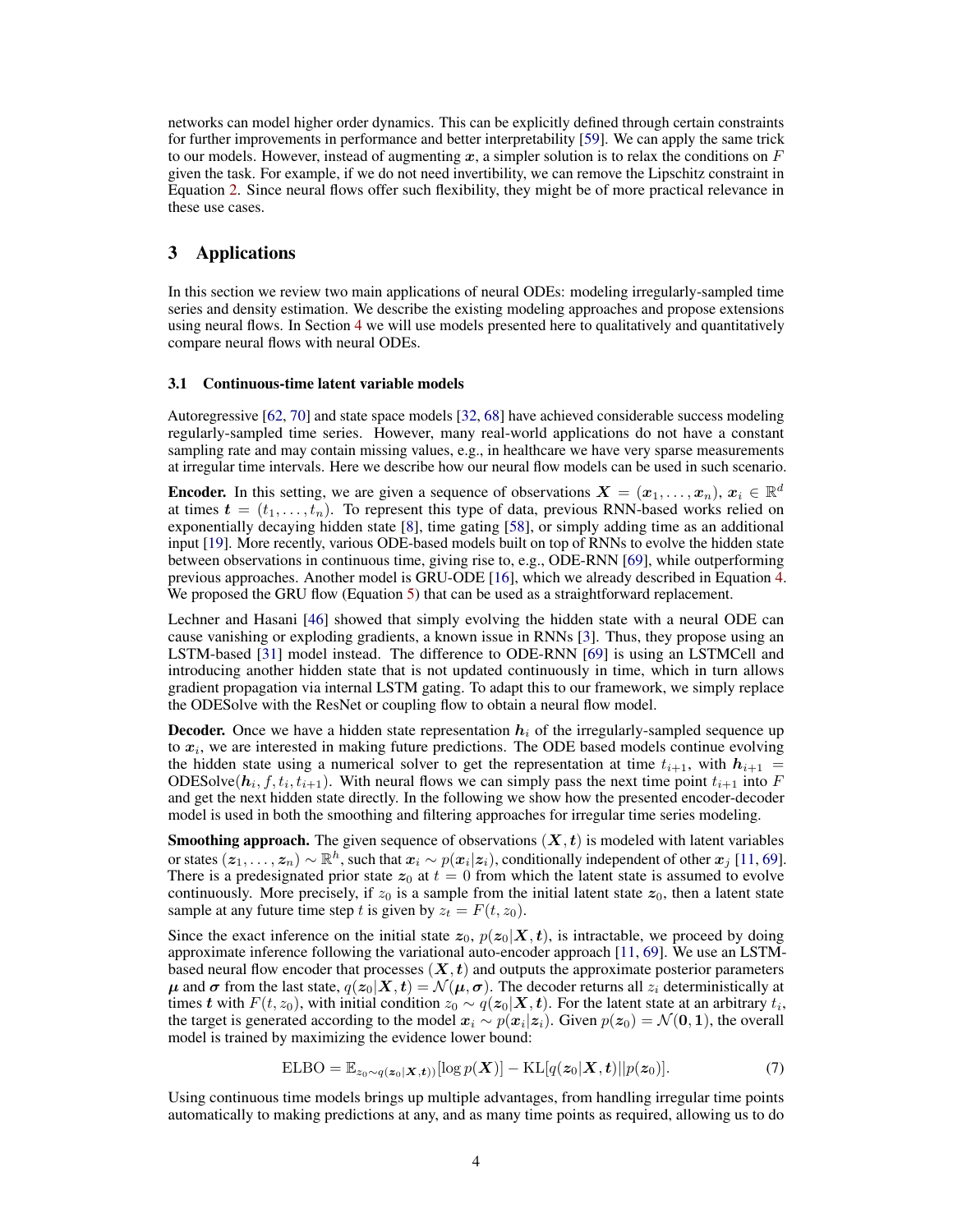reconstruction, missing value imputation and forecasting. This holds whether we use neural flows or ODEs, but our approach is more computationally efficient, which matters as we scale to bigger data.

**Filtering approach.** In contrast to the previous approach, we can alternatively do the inference in an online fashion at each of the observed time points, i.e., estimating the posterior  $p(\textbf{\textit{z}}_i|\textbf{\textit{x}}_{1:i},\textbf{\textit{t}}_{1:i})$  after seeing observations until the current time step  $i$ . This is known as filtering. Here, the prediction for future time steps is done by evolving the posterior corresponding to the final observed time point  $p(z_n|X, t)$  instead of the initial time point  $p(z_0|X, t)$ , as was done in the smoothing approach.

In this paper, we follow the general approach suggested by De Brouwer et al. [\[16\]](#page-9-2) for capturing non-linear dynamics. We use GRU flow (instead of GRU-ODE) for evolving the hidden state  $h_i \in \mathbb{R}^h$ and we output the mean and variance of the approximate posterior  $q(\boldsymbol{z}_i|\boldsymbol{x}_{1:i},\boldsymbol{t}_{1:i})$ . The log-likelihood cannot be computed exactly under this model so [\[16\]](#page-9-2) suggest using a custom objective that is the analogue to Bayesian filtering (see Appendix [A.2](#page-13-2) for details). Unlike [\[16\]](#page-9-2), which needs to solve the ODE for every observation, our method only needs a single pass through the network per observation.

#### <span id="page-4-2"></span>3.2 Temporal point processes

Sometimes temporal data is measured irregularly *and* the times at which we observe the events come from some underlying process modeled with temporal point processes (TPPs). For example, we can use TPPs to model the times of messages between users. One example type of behavior we want to capture is excitation [\[29\]](#page-10-7), e.g., observing one message increases the chance of seeing other soon after.

A realization of a TPP on an interval  $[0, T]$  is an increasing sequence of arrival times  $\mathbf{t} = (t_1, \dots, t_n)$ ,  $t_i \in [0, T]$ , where n is a random variable. The model is defined with an intensity function  $\lambda(t)$  that tells us how many events we expect to see in some bounded area [\[15\]](#page-9-11). The intensity has to be positive. We define the history  $\mathcal{H}_{t_i}$  as the events that precede  $t_i$ , and further define the conditional intensity function  $\lambda^*(t)$  which depends on history. For convenience, we can also work with inter-event times  $\tau_i = t_i - t_{i-1}$ , without losing generality. We train the model by maximizing the log-likelihood:

<span id="page-4-0"></span>
$$
\log p(\boldsymbol{t}) = \sum_{i}^{n} \log \lambda^*(t_i) - \int_0^T \lambda^*(s) \, \mathrm{d}s. \tag{8}
$$

Previous works [\[72\]](#page-12-6) used autoregressive models (e.g., RNNs) to represent the history with a fixed-size vector  $h_i$  [\[19\]](#page-9-9). The intensity function can correspond to a simple distribution [19] or a mixture of distributions [\[71\]](#page-12-7). Then the integral in Equation [8](#page-4-0) can be computed exactly. Another possibility is modeling  $\lambda(t)$  with an arbitrary neural network which requires Monte Carlo integration [\[6,](#page-9-12) [56\]](#page-11-7). On the other hand, Jia and Benson [\[34\]](#page-10-2) propose a jump ODE model that evolves the hidden state  $h(t)$  with an ODE and updates the state with new observations, similar to LSTM-ODE. In this case, obtaining the hidden state and solving the integral in Equation [8](#page-4-0) can be done in a single solver call.

Marked point processes. Often, we are also interested in what type of an event happened at time point  $t_i$ . Thus, we can assign the observed type  $x_i$ , also called mark, and model the arrival times and marks jointly:  $p(t, X) = p(t)p(X|t)$ . Written like this, we can keep the model for arrival times as in Equation [8,](#page-4-0) and add a module that inputs the history  $h_i$  and the next time point  $t_{i+1}$  and outputs the probabilities for each mark type. The special case of  $x_i \in \mathbb{R}^d$  is covered in the next section.

#### <span id="page-4-3"></span>3.3 Time-dependent density estimation

Normalizing flows (NFs) define densities with invertible transformations of random variables. That is, given a random variable  $z \sim q(z)$ ,  $z \in \mathbb{R}^d$  and an invertible function  $F : \mathbb{R}^d \to \mathbb{R}^d$ , we can compute the probability density function of  $x = F(z)$  with the change of variables formula [\[65\]](#page-12-8):  $p(x) = q(z)$  det  $J_F(z)|^{-1}$ , where  $J_F$  is the Jacobian of F. As we can see, it is important to define a function  $F$  that is easily invertible and has a tractable determinant of the Jacobian. One example is the coupling NF [\[17\]](#page-9-4), which we used to construct the coupling flow in Equation [6.](#page-2-4) Other tractable models include autoregressive [\[41,](#page-10-8) [64\]](#page-12-9) and matrix factorization based NFs [\[4,](#page-9-13) [40\]](#page-10-9).

In contrast to this, Chen et al. [\[11\]](#page-9-0) define the transformation with an ODE:  $f(t, z(t)) = \frac{\partial}{\partial t} z(t)$ . This allows them to define the instantaneous change in log-density as well as the continuous equivalent to the change of variables formula, giving rise to the continuous normalizing flow (CNF):

<span id="page-4-1"></span>
$$
\frac{\partial}{\partial t} \log p(\boldsymbol{z}(t)) = -\text{tr}\left(\frac{\partial f}{\partial \boldsymbol{z}(t)}\right), \quad \log p(\boldsymbol{x}) = \log q(\boldsymbol{z}(t_0)) - \int_{t_0}^{t_1} \text{tr}\left(\frac{\partial f}{\partial \boldsymbol{z}(t)}\right) \text{d}t,\tag{9}
$$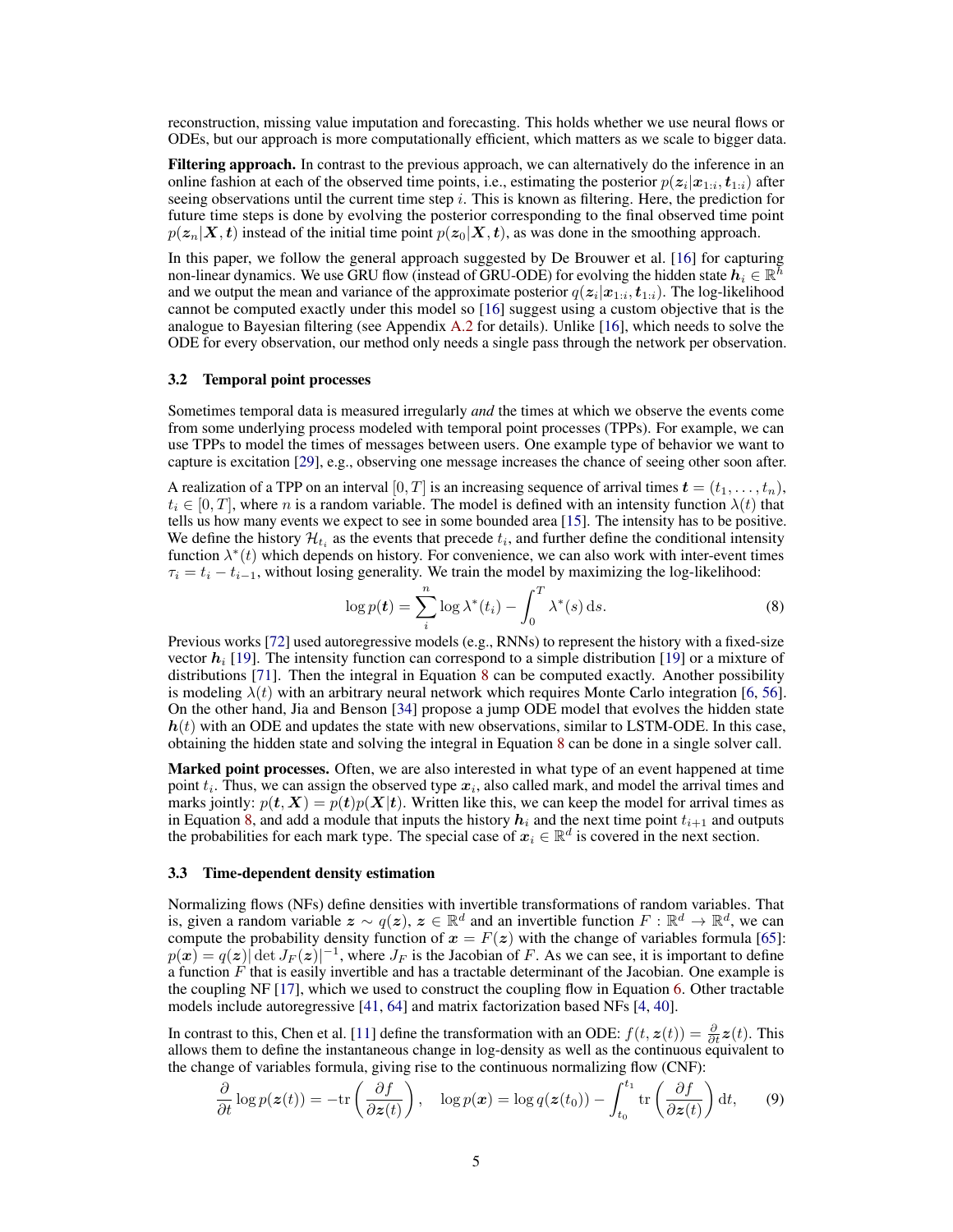where  $t_0 = 0$  and  $t_1 = 1$  are usually fixed. The neural network f can be arbitrary as long as it gives unique ODE solutions. This offers an advantage when we need special structure of  $f$  that cannot be easily implemented with the discrete NFs, e.g., in physics we often require equivariant transformations [\[5,](#page-9-14) [43\]](#page-11-8). Besides the cost of running the solver, calculating the trace at each step in Equation [9](#page-4-1) becomes intractable as the dimension of data grows, so one resorts to stochastic estimation [\[27\]](#page-10-10). A similar approximation method is used for estimating the determinant in an invertible ResNet model [\[2\]](#page-9-5). We discuss the computation complexity in Appendix [A.8.](#page-17-0) Again, if we consider a linear ODE, we can easily show that calculating the trace and calculating the determinant of the corresponding flow is equivalent (see Appendix [A.7\)](#page-16-0).

However, we are not interested in comparison between different normalizing flows for stationary densities [see e.g., [42\]](#page-11-9), since *flow endpoints*  $t_0$  and  $t_1$  are always fixed; thus, our models would be reduced to the discrete NFs. Recently, Chen et al. [\[9\]](#page-9-3) demonstrated how CNFs can evolve the densities in continuous time, with varying  $t_0$  and  $t_1$ , which proves useful for spatio-temporal data. We will show how to do the same with our coupling flow, something that has not been explored before.

Spatio-temporal processes. We reuse the notation from Section [3.2](#page-4-2) to denote the arrival times with t and marks with  $X, x_i \in \mathbb{R}^d$ , which are now continuous variables. Values  $x_i$  often correspond to locations of events, e.g., earthquakes [\[60\]](#page-11-10) or disease outbreaks [\[57\]](#page-11-11). We use the temporal point processes from Section [3.2](#page-4-2) to model  $p(t)$ , and are only left with the conditional density  $p(X|t)$ . Chen et al. [\[9\]](#page-9-3) propose several models for this, the first one being the time-varying CNF where  $p(x_i|t_i)$  is estimated by integrating Equation [9](#page-4-1) from  $t_0 = 0$  to observed  $t_i$ . Using our affine coupling flow as defined in Equation [6](#page-2-4) we can write:

$$
p(\boldsymbol{x}_i|t_i) = q(F^{-1}(t_i, \boldsymbol{x}_i)) |\det J_{F^{-1}}(\boldsymbol{x}_i)|,
$$
\n(10)

where q is the base density (defined with any NF) and the determinant is the product of the diagonal values of the Jacobian w.r.t.  $x_i$ , which are simply exp terms from Equation [6](#page-2-4) [\[17\]](#page-9-4). The density p evolves with time, the same way as in the CNF model, but without using the solver or trace estimation. To generate new realizations at  $t_i$ , we first sample from q to get  $x_0 \sim q(x_0)$ , then evaluate  $F(t_i, x_0)$ .

An alternative model, attentive CNF [\[9\]](#page-9-3), is more expressive compared to the time-varying CNF and more efficient than jump ODE models [\[9,](#page-9-3) [34\]](#page-10-2). The probability density of  $x_i$  depends on all the previous values  $x_{i \leq i}$  through the attention mechanism [\[79\]](#page-12-10). In our model, we represent all the previous points  $x_{j \leq i}$  with an attention encoder and define a conditional coupling NF  $p(x_i | t_i, x_{j \leq i})$ . We describe the full model in Appendix [A.5.](#page-15-0) Both of the previous models can also use ResNet flow, but the benefits over ODEs vanish since the determinant and the inverse require iterative procedure.

# <span id="page-5-0"></span>4 Experiments

In this section we show that flow-based models can match or outperform ODEs at a smaller computation cost, both in latent variable time series modeling, as well as TPPs and time-dependent density estimation. To make fair comparison, we used recently introduced reparameterization trick for ODEs that allows faster mini-batching [\[9\]](#page-9-3), and the semi-norm trick for faster backpropagation [\[38\]](#page-10-11), making the models more competitive compared to the original works. In all experiments we split the data into train, validation and test set; train with early stopping and report results on test set. We use Adam optimizer [\[39\]](#page-10-12). For training we use two different machines, one with 3.4GHz processor and 32GB RAM and another with 61GB RAM and NVIDIA Tesla V100 GPU 16GB [\[52\]](#page-11-12). All datasets are publicly available, we include the download links and release the code that reproduces the results.<sup>[2](#page-5-1)</sup>

**Synthetic data.** We compare the performance of neural ODEs and neural flows on periodic signals and data generated from autonomous ODEs. Full setup and results are presented in Appendix [B.](#page-17-1) In short, we observe that training with adaptive solvers [\[18\]](#page-9-15) is slower compared to fixed-step solvers, as expected. With the fixed step, however, we are not guaranteed invertibility [\[63\]](#page-12-11), which can be an issue in, e.g., density estimation. Using the same setup, our models are an order of magnitude faster. Finally, neural ODEs struggle with non-smooth signals while neural flows perform much better, although they also only output smooth dynamics. Neural flows are also better at extrapolating, although none of the models excel in this task.

Stiff ODEs. The numerical approach to solving ODEs is not only slow but it can be unstable. This can happen when the ODE becomes stiff, i.e., the solver needs to take very small steps even though

<span id="page-5-1"></span> $^{2}$ <https://www.daml.in.tum.de/neural-flows>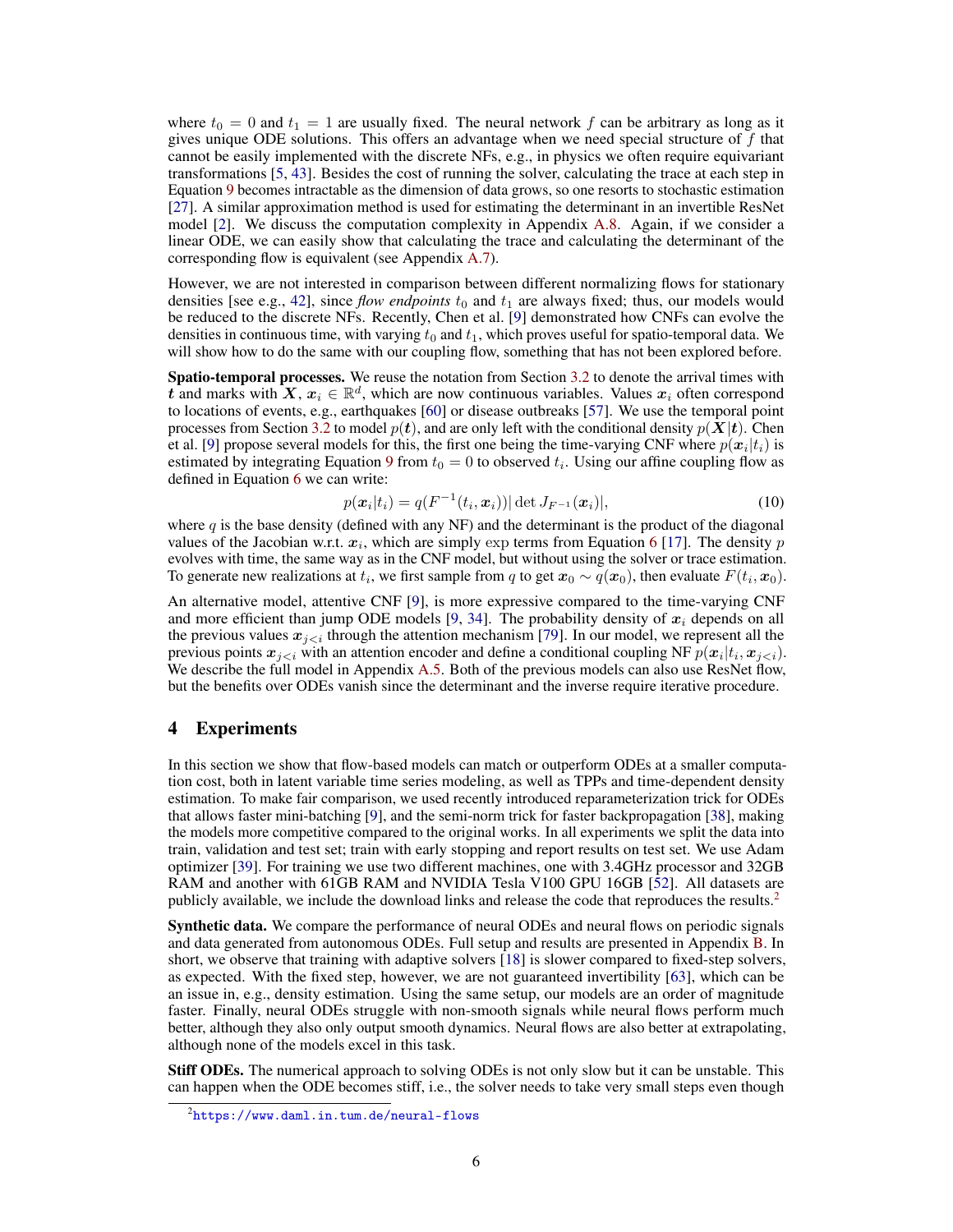<span id="page-6-1"></span>

|                                                                                                      | MuJoCo            |                   | Activity              |                   | Physionet         |  |  |
|------------------------------------------------------------------------------------------------------|-------------------|-------------------|-----------------------|-------------------|-------------------|--|--|
|                                                                                                      | <b>MSE</b>        | MSE               | Accuracy              | <b>MSE</b>        | AUC.              |  |  |
| Neural ODE                                                                                           | $8.403 \pm 0.142$ | $6.390 \pm 0.136$ | $0.756 \pm 0.013$     | $4.833 \pm 0.078$ | $0.777 \pm 0.012$ |  |  |
| Coupling flow                                                                                        | $4.217 \pm 0.147$ | $6.579 \pm 0.049$ | $0.752 \pm 0.012$     | $4.860 \pm 0.070$ | $0.788 \pm 0.004$ |  |  |
| ResNet flow                                                                                          | $5.147 \pm 0.171$ | $6.279 \pm 0.098$ | $0.760 \!\pm\! 0.004$ | $4.903 \pm 0.125$ | $0.784 \pm 0.010$ |  |  |
| Table 1: Test mean squared error (lower is better) and accuracy/area under curve (higher is better). |                   |                   |                       |                   |                   |  |  |

Best result is bolded, result within one standard deviation is highlighted. Averaged over 5 runs.

the solution curve is smooth. For neural ODEs, it can happen that the target dynamic is known to be stiff or the latent dynamic becomes stiff during training.

To see the effects of this, we use the experiment from [\[24\]](#page-10-13). The ODE is given by:  $\dot{x} = -1000x + 3000 - 2000e^{-t}$ . We train a neural ODE model and a coupling flow to match the data, minimizing MSE. The data contains initial conditions and solutions, on small intervals with  $t_2 - t_1 = 0.125$ ,  $t \in [0, 15]$ . The flow first finds the solution at  $t_0 = 0$  and then solves for  $t_2$  (Section [2\)](#page-1-1). We evaluate on an extended time interval given  $x_0 = 0$ . Figure [2](#page-6-0) shows that the neural

<span id="page-6-0"></span>

Figure 2: Flows handle stiffness better.

ODE with an adaptive solver does not match the correct solution, due to its stiffness. In contrast, flow captures the solution correctly, as expected, since it does not use a numerical solver.

Smoothing approach. Following [\[69\]](#page-12-0), we use three datasets: Activity, Physionet, and MuJoCo. Activity contains 6554 time series of 3d positions of 4 sensors attached to an individual. The goal is to classify one of the 7 possible activities (e.g., walking, lying, etc.). Physionet [\[73\]](#page-12-12) contains 8000 time series and 37 features of patients' measurements from the first 48 hours after being admitted to ICU. The goal is to predict the mortality. MuJoCo is created from a simple physics simulation "Hopper" [\[74\]](#page-12-13) by randomly sampling initial positions and velocities and letting dynamics evolve deterministically in time. There are 10000 sequences, with 100 time steps and 14 features.

We use the encoder-decoder model (Section [3.1\)](#page-3-0) and maximize Equation [7.](#page-3-1) We use the same number of hidden layers and the same size of latent states for both the neural ODE, coupling flow and ResNet flow, giving approximately the same number of trainable parameters. ODE models use either Euler or adaptive solvers and we report the best results. The results in Table [1](#page-6-1) show the reconstruction error and the accuracy of prediction. For better readability, we scale MSE scores same as in [\[69\]](#page-12-0). Neural flows outperform ODE models everywhere (Physionet reconstruction within the confidence interval). We noticed that it is possible to further improve the results with bigger flow models but we focused on having similar sized models to show that we can get better results at a much smaller cost.

Speed improvements. In the smoothing experiment, our method offers more than two times speed-up during training compared to an ODE using an Euler method (Figure [3,](#page-8-0) different boxes corresponding to different datasets, grouped by experiment types). The gap is even larger for adaptive solvers. Note that Figure [3](#page-8-0) shows an average time to run one training epoch which includes other operations, such as data fetching, state update etc. This shows that ODESolve contributes significantly to long training times. When comparing ODEs and flows alone, our method is much faster. In the following we will discuss the results from Figure [3](#page-8-0) for other experiments as well as other results.

Filtering approach. Following De Brouwer et al. [\[16\]](#page-9-2), we use clinical database MIMIC-III [\[35\]](#page-10-14), pre-processed to contain 21250 patients' time series, with 96 features. We also process newly released MIMIC-IV [\[25,](#page-10-15) [36\]](#page-10-16) to obtain 17874 patients. The details are in Appendix [D.2.](#page-21-0) The goal is to predict the next three measurements in the 12 hour interval after the observation window of 36 hours.

Table [2](#page-7-0) shows that our GRU flow model (Equation [5\)](#page-2-1) mostly outperforms GRU-ODE [\[16\]](#page-9-2). Additionally, we show that the ordinary ResNet flow with 4 stacked transformations (Equation [2\)](#page-1-0) performs worse. The reason might be because it is missing GRU flow properties, such as boundedness. Similarly, an ODE with a regular neural network does not outperform GRU-ODE [\[16\]](#page-9-2). Finally, we report that the model with GRU flow requires 60% less time to run one training epoch.

Temporal point processes. As we saw in Section [3.2,](#page-4-2) most of the TPP models consist of two parts: the encoder that processes the history, and the network that outputs the intensity. In the context of neural ODEs, we would like to answer: 1) whether having continuous state  $h(t)$  outperforms RNNs, and 2) if intertwining the hidden state evolution with the intensity outperforms other approaches. For this purpose we propose the following models based on continuous intensity and mixture distributions.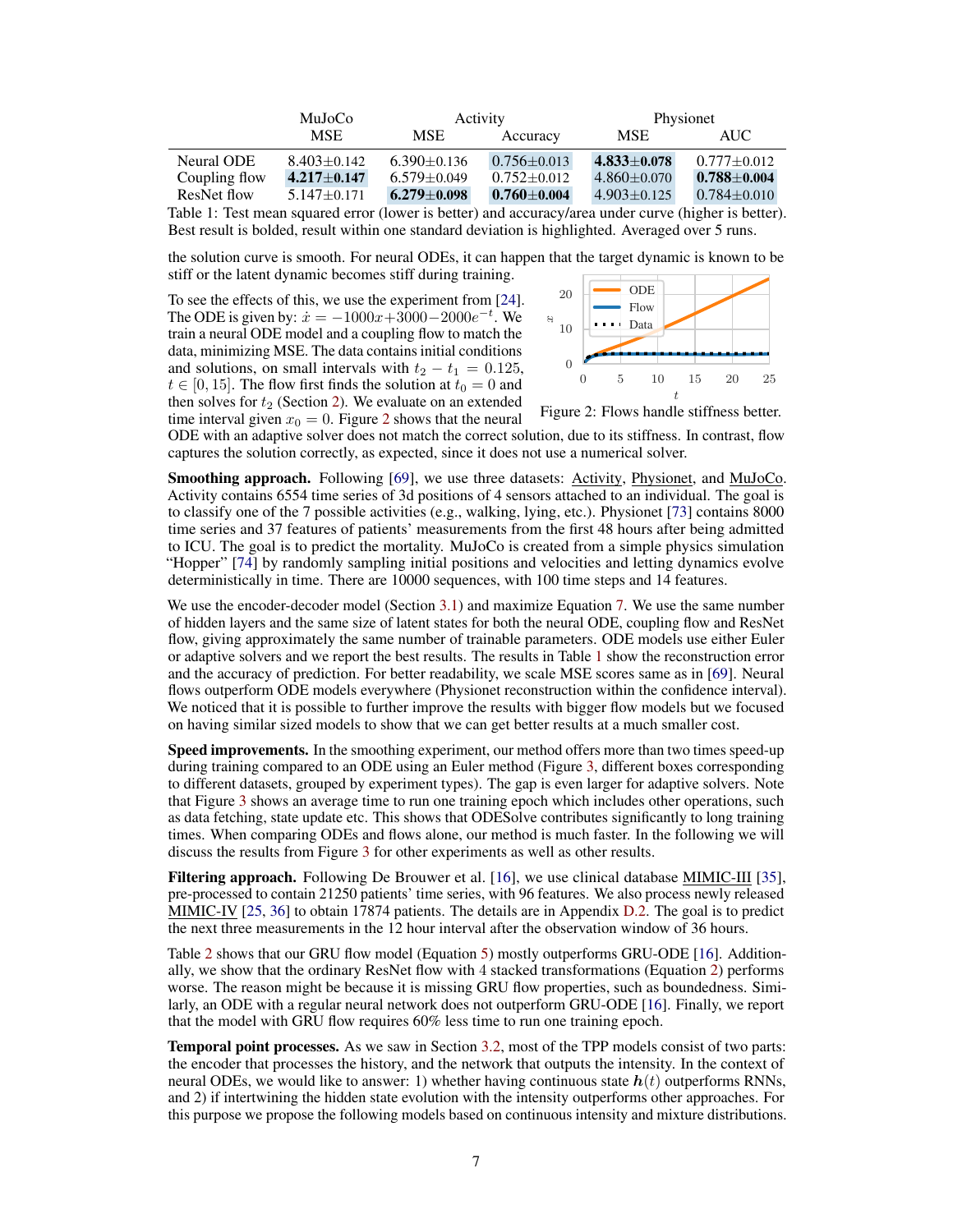<span id="page-7-0"></span>

|                                                                                 | <b>MIMIC-III</b>  |                   | <b>MIMIC-IV</b>   |                   |  |  |
|---------------------------------------------------------------------------------|-------------------|-------------------|-------------------|-------------------|--|--|
|                                                                                 | <b>MSE</b>        | NLL.              | <b>MSE</b>        | NLL               |  |  |
| <b>GRU-ODE</b>                                                                  | $0.507 + 0.005$   | $0.770 \pm 0.023$ | $0.379 \pm 0.005$ | $0.748 + 0.045$   |  |  |
| ResNet flow                                                                     | $0.508 \pm 0.007$ | $0.779 \pm 0.023$ | $0.379 \pm 0.005$ | $0.774 + 0.059$   |  |  |
| <b>GRU</b> flow                                                                 | $0.499 \pm 0.004$ | $0.781 \pm 0.041$ | $0.364 \pm 0.008$ | $0.734 \pm 0.054$ |  |  |
| Table 2: Forecasting on healthcare data averaged over 5 runs (lower is better). |                   |                   |                   |                   |  |  |

<span id="page-7-1"></span>

|       |               | <b>MOOC</b> |        | Reddit    |        | Wiki      |         |
|-------|---------------|-------------|--------|-----------|--------|-----------|---------|
|       | Discrete GRU  | $-0.4448$   | 2.7563 | $-0.9299$ | 1.8468 | $-0.5832$ | 8.0527  |
| Cont. | Jump ODE      | 0.8710      | 4.6118 | 0.1308    | 3.6654 | $-0.3115$ | 10.6040 |
|       | Coupling flow | 0.7694      | 5.5494 | $-0.1263$ | 3.6312 | $-0.2807$ | 9.7214  |
|       | ResNet flow   | $-1.2379$   | 2.9466 | $-1.2962$ | 2.3932 | $-1.2907$ | 10.4368 |
| Mix.  | Jump ODE      | $-0.2626$   | 3.0723 | $-1.0907$ | 1.9057 | $-1.3635$ | 7.5537  |
|       | Coupling flow | $-0.4026$   | 2.5877 | $-1.0933$ | 1.6817 | $-1.2702$ | 8.8018  |
|       | ResNet flow   | $-0.5664$   | 3.0005 | $-1.0605$ | 1.9491 | $-1.1937$ | 8.5489  |

Table 3: Test NLL for TPP (left columns, per dataset) and marked TPP (right columns); full results in Appendix [C.](#page-19-0) Cont. denotes models with continuous intensity, and Mix. with mixture distribution.

Jump ODE evolves  $h(t)$  continuously together with the intensity function  $\lambda(t) = g(h(t))$  [\[34,](#page-10-2) [9\]](#page-9-3), where g is a neural network. The neural flow version replaces an ODE with our proposed flow models to evolve  $h(t)$  and uses Monte Carlo integration to evaluate Equation [8.](#page-4-0) Note that this operation can be parallelized unlike solving an ODE.

The mixture-based models keep the same continuous time encoders (ODEs and flows) but output the stationary log-normal mixture for the next arrival time. That is, instead of outputting the continuous intensity, they only use the hidden state at the last observation to define the probability density function [\[71\]](#page-12-7). As a baseline, we use a discrete GRU with the same mixture decoder.

We use both synthetic and real-world data, following [\[61,](#page-11-13) [71\]](#page-12-7). We generate 4 synthetic datasets corresponding to homogeneous, renewal and self-correcting processes. For real-world data, we collect timesteps of forum posts (Reddit), interactions of students with an online course system (MOOC), and Wiki page edits [\[44\]](#page-11-14). The details of the data are in Appendix [D.3.](#page-21-1)

We report the test negative log-likelihood on real-world data in Table [3,](#page-7-1) for models trained both with and without marks. Full results, including synthetic data can be found in the Appendix [C.](#page-19-0) We note that all the models capture the synthetic data, although continuous intensity models struggle compared to those with the mixture distribution. We can see this is the case for real-world data too, where the mixture distribution usually outperforms the corresponding continuous intensity model. In general, neural flows are better than ODE-based models, with the exception of one ODE model on Wiki dataset. We can conclude that having a continuous encoder is preferred to a discrete RNN because it can capture the irregular time sequence better. However, there is no benefit in parametrizing the intensity function in a continuous fashion, especially since this is a much slower approach.

Table [8](#page-19-1) in Appendix [C](#page-19-0) shows the comparison of wall clock times. Comparing only continuous intensity models we can see that Monte Carlo integration is faster than solving an ODE. As expected, using the mixture distribution gives the best performance. Thus, our flow models offer more than an order of magnitude faster processing compared to ODEs with continuous intensity. Figure [3](#page-8-0) shows the difference for continuous models on the respective real-world datasets, the gap is even bigger if we include mixture-based models, where the speed-up is over an order of magnitude.

Spatial data. We compare the continuous normalizing flows with our continuous-time version of the coupling NF on time-dependent density estimation. We use two versions of each model: time-varying and attentive, as described in Section [3.3.](#page-4-3) Following Chen et al. [\[9\]](#page-9-3), we use locations of bike rentals (Bikes), Covid cases for the state of New Jersey [\[77\]](#page-12-14), and earthquake events in Japan (EQ) [\[78\]](#page-12-15).

Results in Table [4](#page-8-0) show the test NLL for spatial data, that is, we do not report the TPP loss since this is shared between models. Our continuous coupling NF models perform better on all datasets. Since affine coupling is a simple transformation, we require bigger models with more parameters. At the same time, our models are still more than an order of magnitude faster. Adapting some other, more expressive normalizing flows to satisfy flow constraints might reduce the number of parameters.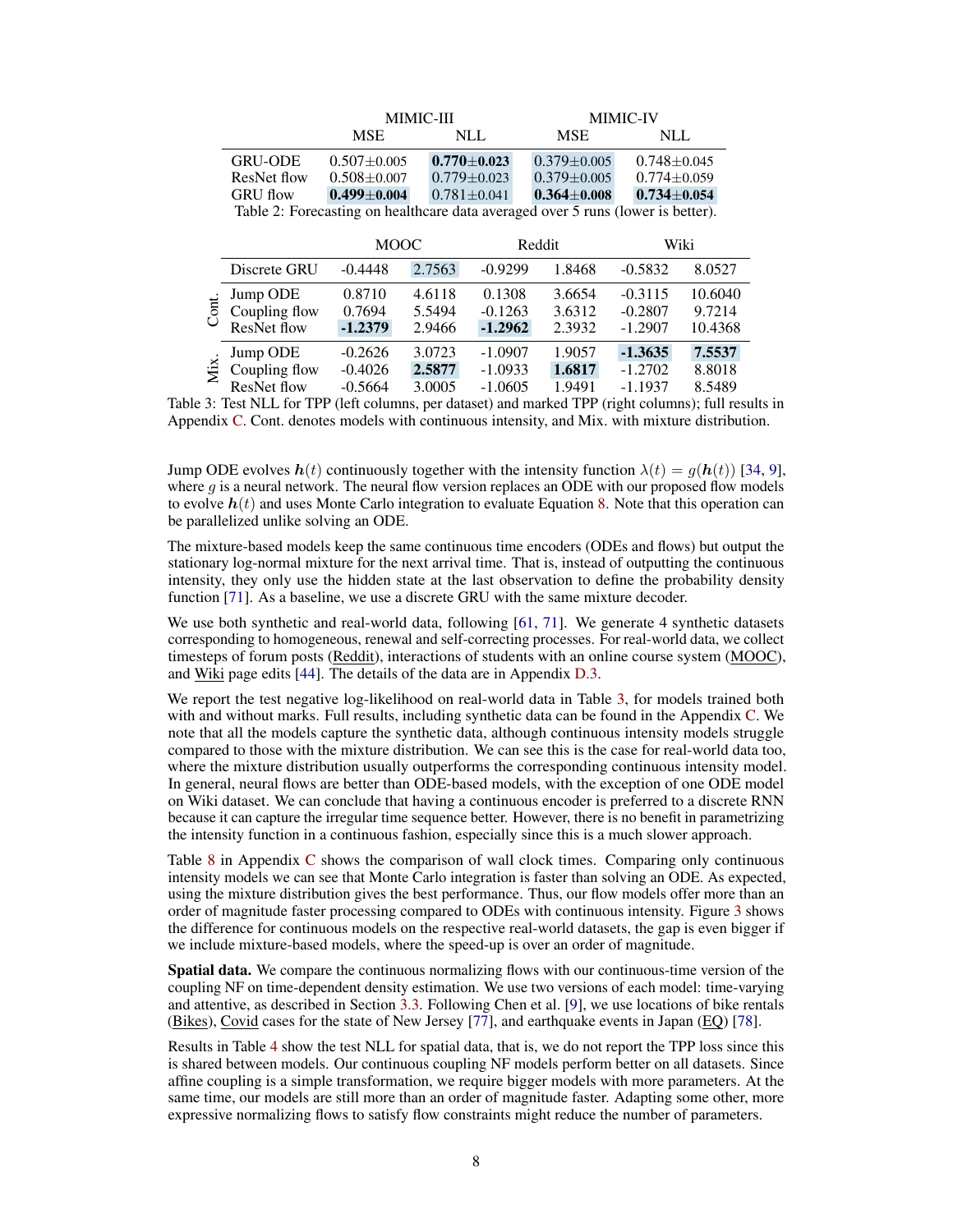<span id="page-8-0"></span>

|              |       |       |                    |                                                         | TPP                 | Density     |
|--------------|-------|-------|--------------------|---------------------------------------------------------|---------------------|-------------|
| <b>Bikes</b> | Covid | EО    |                    |                                                         |                     |             |
| 2.315        | 1.984 | 1.709 |                    |                                                         |                     | Neural ODE  |
|              |       |       |                    |                                                         |                     | Neural flow |
| 2.280        | 1.916 | 1.633 |                    |                                                         |                     |             |
| 2.330        | 1.926 | 1.457 |                    |                                                         |                     |             |
|              | 2.371 | 1.973 | 语<br>1.668<br>dist | 0.8<br>$\frac{6}{5}$ 0.6<br>0.4<br>$\approx 0.2$<br>0.0 | Smoothing Filtering |             |

Table 4: Test NLL for spatial datasets.

Figure 3: Comparing per-epoch wall-clock times. Each box is dataset (order by appearance in text).

### 5 Discussion

In this paper we presented neural flows as an efficient alternative to neural ODEs. We retain all the desirable properties of neural ODEs, without using numerical solvers. Our method outperforms the ODE based models in time series modeling and density estimation, at a much smaller computation cost. This brings the possibility to scale to larger datasets and models in the future.

Other related work. Early works on approximating the ODE solutions without numerical solvers used splines or radial basis functions [\[55,](#page-11-15) [50\]](#page-11-16), or functions similar to modern ResNets [\[45\]](#page-11-17). More recently, [\[66\]](#page-12-16) approximate the solution by minimizing the error of the solution points and of the boundary condition. Unlike these approaches, we do not approximate the solution to some given ODE but learn the solutions which corresponds to learning the unknown ODE. Also, our method guarantees that we always define a proper flow, as is required in certain applications.

A similar problem is modeling the solutions to partial differential equations, e.g., with a model that is analogous to the classical discrete encoder-decoder [\[49\]](#page-11-18). Although we cannot compare these two settings directly, one could use our method to enhance modeling PDE solutions.

ResNets were initially recognized as a discretization of dynamical systems [\[51,](#page-11-19) [80\]](#page-12-17) and were used to tackle infinite depth [\[1,](#page-9-16) [54\]](#page-11-20), stability [\[13,](#page-9-17) [28\]](#page-10-17) and invertibility [\[7,](#page-9-18) [33\]](#page-10-18). We take a different approach and propose modified ResNets, among other, avoiding any iterative procedure. ResNets also lead to neural ODEs which have memory efficient backpropagation as one of the main features [\[21,](#page-10-19) [11\]](#page-9-0). Further, to combat solver inefficiency, many improvements have been proposed, such as adding regularization [\[22,](#page-10-0) [24,](#page-10-13) [37\]](#page-10-1), improving training [\[23,](#page-10-20) [38,](#page-10-11) [82\]](#page-12-18) and having faster inference [\[67\]](#page-12-19).

Limitations. Defining a flow automatically defines an ODE, but since many ODEs do not have closed-form solutions, we cannot always find the *exact* flow corresponding to a particular ODE. This is usually not an issue since in most applications, such as those presented in Section [3,](#page-3-2) it is sufficient for both neural ODEs and neural flows to approximate an unknown dynamic. However, if we restrict ourselves to autonomous ODEs (fixed vector field in time), we cannot define a general neural flow that satisfies this condition. We further discuss this in Appendix [A.6](#page-15-1) and present a potential solution that involves a simple regularization.

Since neural ODEs reuse the same function f in the solver, essentially defining *implicit layers*, they can be more parameter efficient. Sometimes we might need more parameters to represent the same dynamic, as we observed in the density estimation task. But even here, the results show neural flows are more efficient. In the special setting with limited memory, we can resort to existing solutions [\[10\]](#page-9-19).

Future work. In this work we designed neural flow models as invertible functions that satisfy initial condition using simple dependence on time. Although these models already outperform neural ODEs, it would be interesting to see if there are other ways to define a neural flow, and whether these architectures can outperform the ones we proposed here.

We applied our method to the main applications of neural ODEs: time series modeling and density estimation. In the future we hope to see neural flows adapted for other use cases as well. Investigating flows that define the higher order dynamics might also be of interest.

Broader impact. We introduced a new method to replace neural ODEs. As such, it has a wide variety of potential applications, some of which we explored in this paper. We used several healthcare datasets and hope to see further applications of our method in this domain. At the same time, it is important to pay attention to data privacy and fairness when building such models, especially for sensitive applications, such as healthcare. One of the main benefits of our method is the reduced computation cost, which may imply energy savings.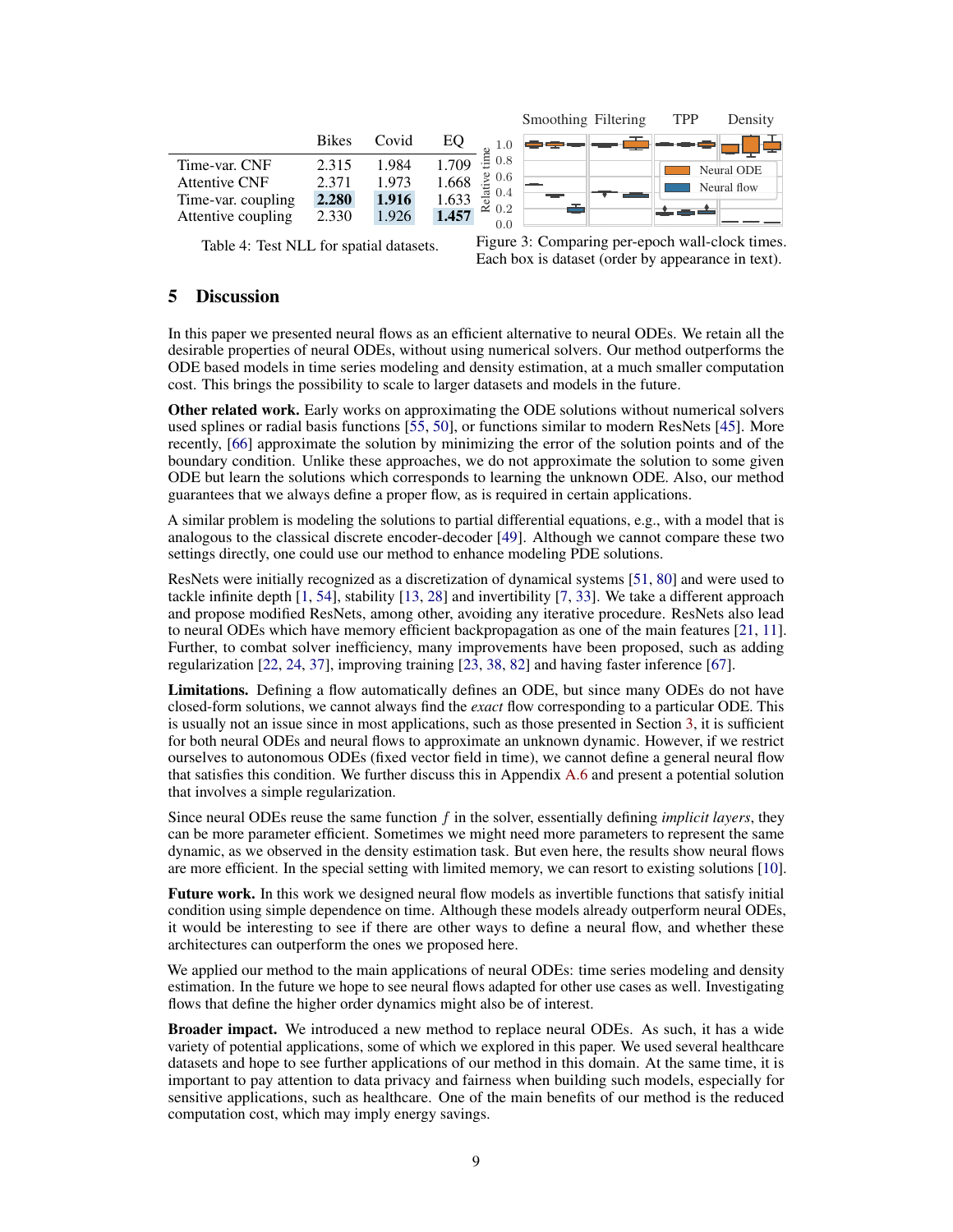### Acknowledgments

We would like to thank Oleksandr Shchur for helpful discussions.

### References

- <span id="page-9-16"></span>[1] S. Bai, J. Z. Kolter, and V. Koltun. Deep equilibrium models. In *NeurIPS*, 2019.
- <span id="page-9-5"></span>[2] J. Behrmann, W. Grathwohl, R. T. Chen, D. Duvenaud, and J.-H. Jacobsen. Invertible residual networks. In *ICML*, 2019.
- <span id="page-9-10"></span>[3] Y. Bengio, P. Simard, and P. Frasconi. Learning long-term dependencies with gradient descent is difficult. *IEEE transactions on neural networks*, 5(2):157–166, 1994.
- <span id="page-9-13"></span>[4] R. v. d. Berg, L. Hasenclever, J. M. Tomczak, and M. Welling. Sylvester normalizing flows for variational inference. In *UAI 2018*, 2018.
- <span id="page-9-14"></span>[5] M. Biloš and S. Günnemann. Scalable normalizing flows for permutation invariant densities. In *ICML*, 2021.
- <span id="page-9-12"></span>[6] M. Biloš, B. Charpentier, and S. Günnemann. Uncertainty on asynchronous time event prediction. In *NeurIPS*, 2019.
- <span id="page-9-18"></span>[7] B. Chang, L. Meng, E. Haber, L. Ruthotto, D. Begert, and E. Holtham. Reversible architectures for arbitrarily deep residual neural networks. In *AAAI*, 2018.
- <span id="page-9-8"></span>[8] Z. Che, S. Purushotham, K. Cho, D. Sontag, and Y. Liu. Recurrent neural networks for multivariate time series with missing values. *Scientific reports*, 8(1):1–12, 2018.
- <span id="page-9-3"></span>[9] R. T. Q. Chen, B. Amos, and M. Nickel. Neural spatio-temporal point processes. In *ICLR*, 2021.
- <span id="page-9-19"></span>[10] T. Chen, B. Xu, C. Zhang, and C. Guestrin. Training deep nets with sublinear memory cost. *arXiv preprint arXiv:1604.06174*, 2016.
- <span id="page-9-0"></span>[11] T. Q. Chen, Y. Rubanova, J. Bettencourt, and D. K. Duvenaud. Neural ordinary differential equations. In *NeurIPS*, 2018.
- <span id="page-9-6"></span>[12] K. Cho, B. Van Merriënboer, D. Bahdanau, and Y. Bengio. On the properties of neural machine translation: Encoder-decoder approaches. In *Eighth Workshop on Syntax, Semantics and Structure in Statistical Translation (SSST-8)*, 2014.
- <span id="page-9-17"></span>[13] M. Ciccone, M. Gallieri, J. Masci, C. Osendorfer, and F. Gomez. NAIS-Net: Stable deep networks from non-autonomous differential equations. In *NeurIPS*, 2018.
- <span id="page-9-1"></span>[14] E. A. Coddington and N. Levinson. *Theory of ordinary differential equations*. Tata McGraw-Hill Education, 1955.
- <span id="page-9-11"></span>[15] D. Daley and D. Vere-Jones. *An Introduction to the Theory of Point Processes: Volume I: Elementary Theory and Methods*. Springer Science & Business Media, 2007.
- <span id="page-9-2"></span>[16] E. De Brouwer, J. Simm, A. Arany, and Y. Moreau. GRU-ODE-Bayes: Continuous modeling of sporadically-observed time series. In *NeurIPS*, 2019.
- <span id="page-9-4"></span>[17] L. Dinh, J. Sohl-Dickstein, and S. Bengio. Density estimation using Real NVP. In *ICLR*, 2017.
- <span id="page-9-15"></span>[18] J. R. Dormand and P. J. Prince. A family of embedded Runge-Kutta formulae. *Journal of computational and applied mathematics*, 6(1):19–26, 1980.
- <span id="page-9-9"></span>[19] N. Du, H. Dai, R. Trivedi, U. Upadhyay, M. Gomez-Rodriguez, and L. Song. RMTPP: Embedding event history to vector. In *KDD*, 2016.
- <span id="page-9-7"></span>[20] E. Dupont, A. Doucet, and Y. W. Teh. Augmented neural ODEs. In *NeurIPS*, 2019.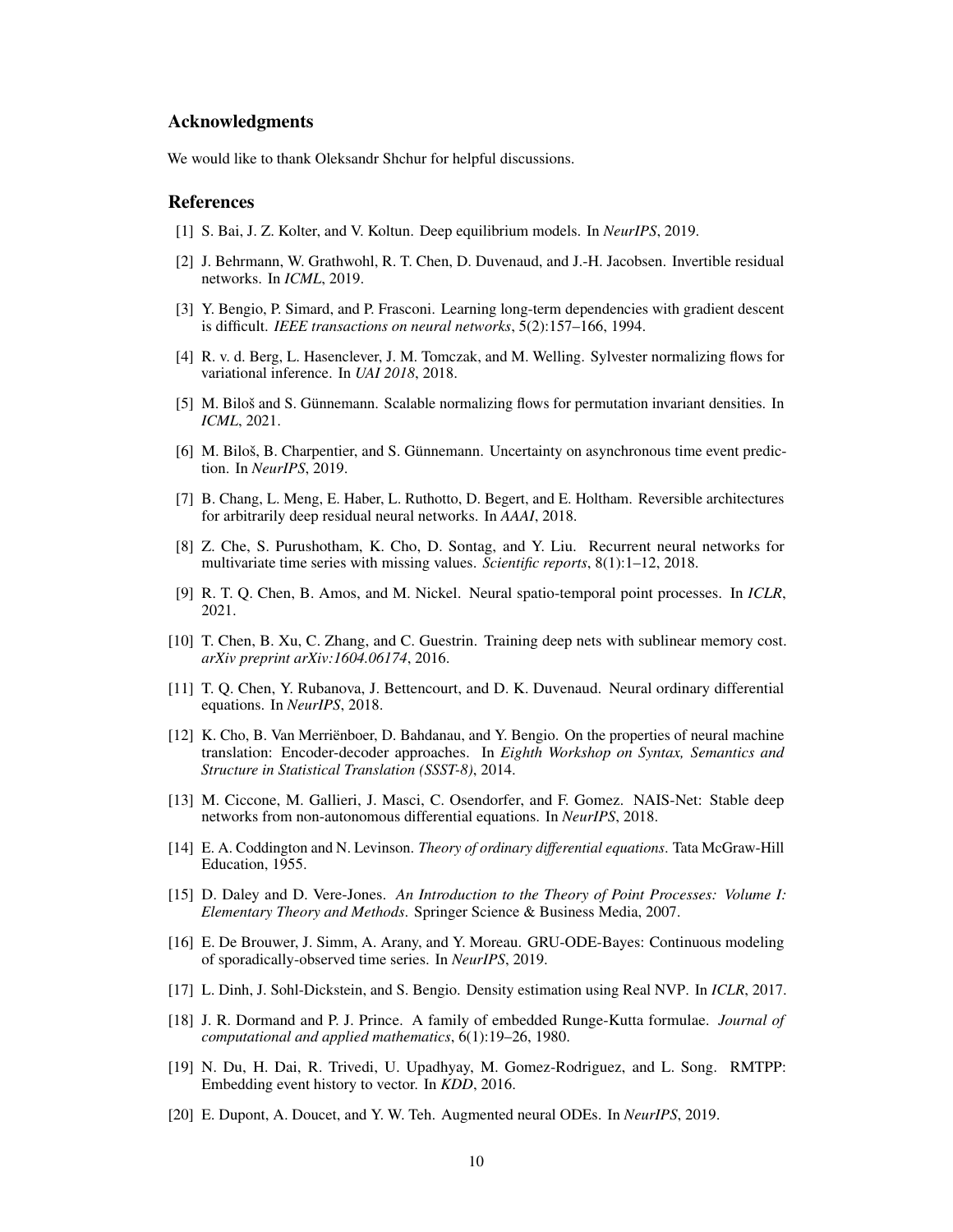- <span id="page-10-19"></span>[21] P. E. Farrell, D. A. Ham, S. W. Funke, and M. E. Rognes. Automated derivation of the adjoint of high-level transient finite element programs. *SIAM Journal on Scientific Computing*, 35(4): C369–C393, 2013.
- <span id="page-10-0"></span>[22] C. Finlay, J.-H. Jacobsen, L. Nurbekyan, and A. M. Oberman. How to train your neural ODE. In *ICML*, 2020.
- <span id="page-10-20"></span>[23] A. Gholami, K. Keutzer, and G. Biros. ANODE: Unconditionally accurate memory-efficient gradients for neural ODEs. In *IJCAI*, 2019.
- <span id="page-10-13"></span>[24] A. Ghosh, H. S. Behl, E. Dupont, P. H. Torr, and V. Namboodiri. STEER: Simple temporal regularization for neural odes. In *NeurIPS*, 2020.
- <span id="page-10-15"></span>[25] A. L. Goldberger, L. A. N. Amaral, L. Glass, J. M. Hausdorff, P. C. Ivanov, R. G. Mark, J. E. Mietus, G. B. Moody, C.-K. Peng, and H. E. Stanley. Physiobank, Physiotoolkit, and Physionet: Components of a new research resource for complex physiologic signals. *Circulation*, 101(23): e215–e220, 2000.
- <span id="page-10-4"></span>[26] H. Gouk, E. Frank, B. Pfahringer, and M. J. Cree. Regularisation of neural networks by enforcing Lipschitz continuity. *Machine Learning*, 110(2):393–416, 2021.
- <span id="page-10-10"></span>[27] W. Grathwohl, R. T. Chen, J. Bettencourt, I. Sutskever, and D. Duvenaud. FFJORD: Free-form continuous dynamics for scalable reversible generative models. In *ICLR*, 2019.
- <span id="page-10-17"></span>[28] E. Haber and L. Ruthotto. Stable architectures for deep neural networks. *Inverse Problems*, 34 (1):014004, 2017.
- <span id="page-10-7"></span>[29] A. G. Hawkes. Spectra of some self-exciting and mutually exciting point processes. *Biometrika*, 58(1):83–90, 1971.
- <span id="page-10-3"></span>[30] K. He, X. Zhang, S. Ren, and J. Sun. Deep residual learning for image recognition. In *IEEE CCVPR*, 2016.
- <span id="page-10-6"></span>[31] S. Hochreiter and J. Schmidhuber. Long short-term memory. *Neural computation*, 9(8): 1735–1780, 1997.
- <span id="page-10-5"></span>[32] R. Hyndman, A. Koehler, K. Ord, and R. Snyder. *Forecasting with exponential smoothing. The state space approach*. Springer Science & Business Media, 2008. doi: 10.1007/ 978-3-540-71918-2.
- <span id="page-10-18"></span>[33] J. Jacobsen, A. W. M. Smeulders, and E. Oyallon. i-revnet: Deep invertible networks. In *ICLR*, 2018.
- <span id="page-10-2"></span>[34] J. Jia and A. R. Benson. Neural jump stochastic differential equations. In *NeurIPS*, 2019.
- <span id="page-10-14"></span>[35] A. Johnson, T. Pollard, L. Shen, H. L. Li-Wei, M. Feng, M. Ghassemi, B. Moody, P. Szolovits, L. A. Celi, and R. G. Mark. MIMIC-III, a freely accessible critical care database. *Scientific data*, 3(1):1–9, 2016.
- <span id="page-10-16"></span>[36] A. Johnson, L. Bulgarelli, T. Pollard, S. Horng, L. A. Celi, and R. Mark. MIMIC-IV (version 1.0). *PhysioNet*, 2021. doi: 10.13026/s6n6-xd98.
- <span id="page-10-1"></span>[37] J. Kelly, J. Bettencourt, M. J. Johnson, and D. Duvenaud. Learning differential equations that are easy to solve. In *NeurIPS*, 2020.
- <span id="page-10-11"></span>[38] P. Kidger, R. T. Chen, and T. Lyons. "Hey, that's not an ODE": Faster ODE adjoints via seminorms. In *ICML*, 2021.
- <span id="page-10-12"></span>[39] D. P. Kingma and J. Ba. Adam: A method for stochastic optimization. In *ICLR*, 2015.
- <span id="page-10-9"></span>[40] D. P. Kingma and P. Dhariwal. Glow: Generative flow with invertible 1x1 convolutions. In *NeurIPS*, 2018.
- <span id="page-10-8"></span>[41] D. P. Kingma, T. Salimans, R. Jozefowicz, X. Chen, I. Sutskever, and M. Welling. Improved variational inference with inverse autoregressive flow. In *NeurIPS*, 2016.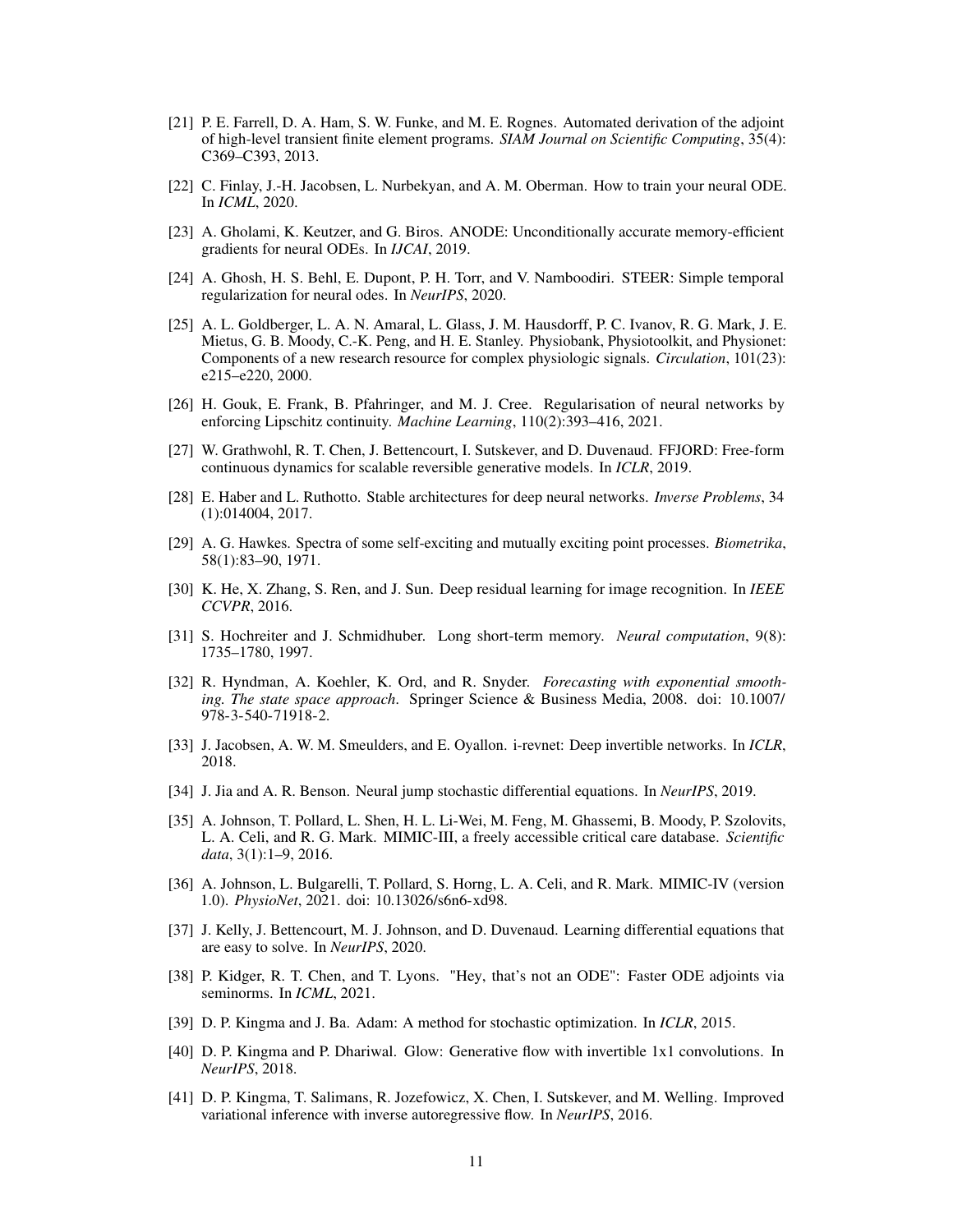- <span id="page-11-9"></span>[42] I. Kobyzev, S. Prince, and M. Brubaker. Normalizing flows: An introduction and review of current methods. *IEEE Transactions on Pattern Analysis and Machine Intelligence*, 2020.
- <span id="page-11-8"></span>[43] J. Köhler, L. Klein, and F. Noé. Equivariant flows: exact likelihood generative learning for symmetric densities. In *ICML*, 2020.
- <span id="page-11-14"></span>[44] S. Kumar, X. Zhang, and J. Leskovec. Predicting dynamic embedding trajectory in temporal interaction networks. In *Proceedings of the 25th ACM SIGKDD International Conference on Knowledge Discovery & Data Mining*, pages 1269–1278, 2019.
- <span id="page-11-17"></span>[45] I. E. Lagaris, A. Likas, and D. I. Fotiadis. Artificial neural networks for solving ordinary and partial differential equations. *IEEE transactions on neural networks*, 9(5):987–1000, 1998.
- <span id="page-11-6"></span>[46] M. Lechner and R. Hasani. Learning long-term dependencies in irregularly-sampled time series. In *NeurIPS*, 2020.
- <span id="page-11-0"></span>[47] J. M. Lee. *Introduction to Smooth Manifolds*. Springer, 2012.
- <span id="page-11-1"></span>[48] Q. Li, T. Lin, and Z. Shen. Deep learning via dynamical systems: An approximation perspective. *arXiv preprint arXiv:1912.10382*, 2019.
- <span id="page-11-18"></span>[49] Z. Li, N. Kovachki, K. Azizzadenesheli, B. Liu, K. Bhattacharya, A. Stuart, and A. Anandkumar. Fourier neural operator for parametric partial differential equations. In *ICLR*, 2021.
- <span id="page-11-16"></span>[50] Li Jianyu, Luo Siwei, Qi Yingjian, and Huang Yaping. Numerical solution of differential equations by radial basis function neural networks. In *IJCNN*, 2002.
- <span id="page-11-19"></span>[51] Q. Liao and T. Poggio. Bridging the gaps between residual learning, recurrent neural networks and visual cortex. *arXiv preprint arXiv:1604.03640*, 2016.
- <span id="page-11-12"></span>[52] E. Liberty, Z. Karnin, B. Xiang, L. Rouesnel, B. Coskun, R. Nallapati, J. Delgado, A. Sadoughi, Y. Astashonok, P. Das, et al. Elastic machine learning algorithms in amazon sagemaker. In *Proceedings of the ACM SIGMOD International Conference on Management of Data*, 2020.
- <span id="page-11-2"></span>[53] H. Lin and S. Jegelka. ResNet with one-neuron hidden layers is a universal approximator. In *NeurIPS*, 2018.
- <span id="page-11-20"></span>[54] Y. Lu, A. Zhong, Q. Li, and B. Dong. Beyond finite layer neural networks: Bridging deep architectures and numerical differential equations. In *ICML*, 2018.
- <span id="page-11-15"></span>[55] A. J. Meade Jr and A. A. Fernandez. The numerical solution of linear ordinary differential equations by feedforward neural networks. *Mathematical and Computer Modelling*, 19(12): 1–25, 1994.
- <span id="page-11-7"></span>[56] H. Mei and J. M. Eisner. The neural hawkes process: A neurally self-modulating multivariate point process. In *NeurIPS*, 2017.
- <span id="page-11-11"></span>[57] S. Meyer, J. Elias, and M. Höhle. A space–time conditional intensity model for invasive meningococcal disease occurrence. *Biometrics*, 68(2):607–616, 2012.
- <span id="page-11-5"></span>[58] D. Neil, M. Pfeiffer, and S.-C. Liu. Phased LSTM: Accelerating recurrent network training for long or event-based sequences. In *NeurIPS*, 2016.
- <span id="page-11-3"></span>[59] A. Norcliffe, C. Bodnar, B. Day, N. Simidjievski, and P. Liò. On second order behaviour in augmented neural ODEs. In *NeurIPS*, 2020.
- <span id="page-11-10"></span>[60] Y. Ogata and D. Vere-Jones. Inference for earthquake models: A self-correcting model. *Stochastic processes and their applications*, 17(2):337–347, 1984.
- <span id="page-11-13"></span>[61] T. Omi, N. Ueda, and K. Aihara. Fully neural network based model for general temporal point processes. In *NeurIPS*, 2019.
- <span id="page-11-4"></span>[62] A. v. d. Oord, S. Dieleman, H. Zen, K. Simonyan, O. Vinyals, A. Graves, N. Kalchbrenner, A. Senior, and K. Kavukcuoglu. Wavenet: A generative model for raw audio. In *SSW*, 2016.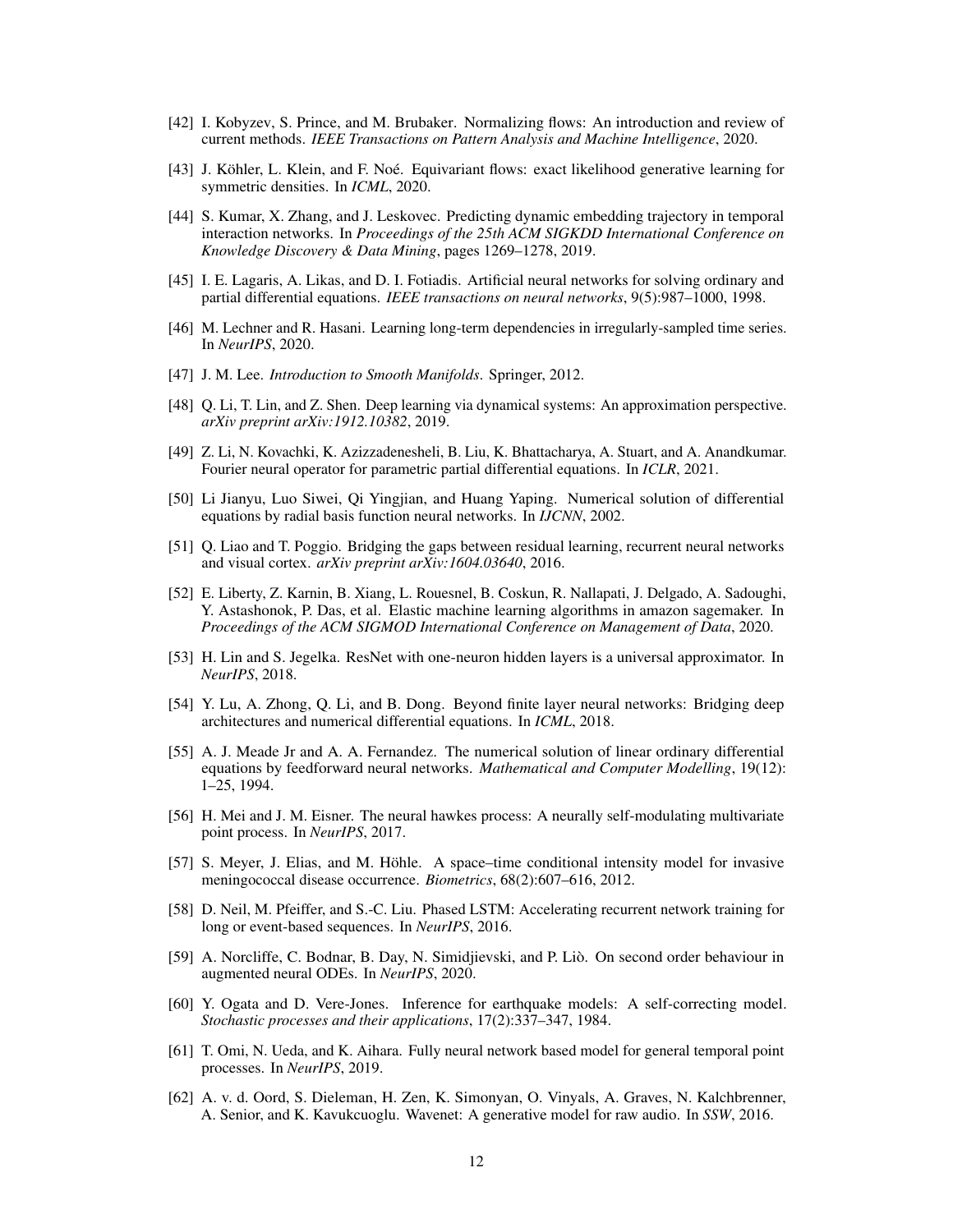- <span id="page-12-11"></span>[63] K. Ott, P. Katiyar, P. Hennig, and M. Tiemann. ResNet after all? Neural ODEs and their numerical solution. *ICLR*, 2021.
- <span id="page-12-9"></span>[64] G. Papamakarios, T. Pavlakou, and I. Murray. Masked autoregressive flow for density estimation. In *NeurIPS*, 2017.
- <span id="page-12-8"></span>[65] G. Papamakarios, E. Nalisnick, D. J. Rezende, S. Mohamed, and B. Lakshminarayanan. Normalizing flows for probabilistic modeling and inference. *arXiv:1912.02762*, 2019.
- <span id="page-12-16"></span>[66] M. L. Piscopo, M. Spannowsky, and P. Waite. Solving differential equations with neural networks: Applications to the calculation of cosmological phase transitions. *Phys. Rev. D*, 2019.
- <span id="page-12-19"></span>[67] M. Poli, S. Massaroli, A. Yamashita, H. Asama, and J. Park. Hypersolvers: Toward fast continuous-depth models. In *NeurIPS*, 2020.
- <span id="page-12-5"></span>[68] S. S. Rangapuram, M. W. Seeger, J. Gasthaus, L. Stella, Y. Wang, and T. Januschowski. Deep state space models for time series forecasting. In *NeurIPS*, 2018.
- <span id="page-12-0"></span>[69] Y. Rubanova, R. T. Chen, and D. Duvenaud. Latent ODEs for irregularly-sampled time series. In *NeurIPS*, 2019.
- <span id="page-12-4"></span>[70] D. Salinas, V. Flunkert, J. Gasthaus, and T. Januschowski. Deepar: Probabilistic forecasting with autoregressive recurrent networks. *International Journal of Forecasting*, 36(3):1181–1191, 2020.
- <span id="page-12-7"></span>[71] O. Shchur, M. Biloš, and S. Günnemann. Intensity-free learning of temporal point processes. In *ICLR*, 2020.
- <span id="page-12-6"></span>[72] O. Shchur, A. C. Türkmen, T. Januschowski, and S. Günnemann. Neural temporal point processes: A review. In *IJCAI*, 2021.
- <span id="page-12-12"></span>[73] I. Silva, G. Moody, D. J. Scott, L. A. Celi, and R. G. Mark. Predicting in-hospital mortality of icu patients: The physionet/computing in cardiology challenge 2012. In *2012 Computing in Cardiology*, pages 245–248. IEEE, 2012.
- <span id="page-12-13"></span>[74] Y. Tassa, Y. Doron, A. Muldal, T. Erez, Y. Li, D. d. L. Casas, D. Budden, A. Abdolmaleki, J. Merel, A. Lefrancq, et al. Deepmind control suite. *arXiv preprint arXiv:1801.00690*, 2018.
- <span id="page-12-2"></span>[75] T. Teshima, I. Ishikawa, K. Tojo, K. Oono, M. Ikeda, and M. Sugiyama. Coupling-based invertible neural networks are universal diffeomorphism approximators. In *NeurIPS*, 2020.
- <span id="page-12-1"></span>[76] T. Teshima, K. Tojo, M. Ikeda, I. Ishikawa, and K. Oono. Universal approximation property of neural ordinary differential equations. In *NeurIPS 2020 Workshop on Differential Geometry meets Deep Learning*, 2020.
- <span id="page-12-14"></span>[77] The New York Times. Coronavirus (Covid-19) data in the United States, 2020. URL [https:](https://github.com/nytimes/covid-19-data) [//github.com/nytimes/covid-19-data](https://github.com/nytimes/covid-19-data).
- <span id="page-12-15"></span>[78] U.S. Geological Survey. Earthquake catalogue (accessed May 15, 2021), 2020. URL [https:](https://earthquake.usgs.gov/earthquakes/search/) [//earthquake.usgs.gov/earthquakes/search/](https://earthquake.usgs.gov/earthquakes/search/).
- <span id="page-12-10"></span>[79] A. Vaswani, N. Shazeer, N. Parmar, J. Uszkoreit, L. Jones, A. N. Gomez, Ł. Kaiser, and I. Polosukhin. Attention is all you need. In *NeurIPS*, 2017.
- <span id="page-12-17"></span>[80] E. Weinan. A proposal on machine learning via dynamical systems. *Communications in Mathematics and Statistics*, 5(1):1–11, 2017.
- <span id="page-12-3"></span>[81] H. Zhang, X. Gao, J. Unterman, and T. Arodz. Approximation capabilities of neural ODEs and invertible residual networks. In *ICML*, pages 11086–11095, 2020.
- <span id="page-12-18"></span>[82] J. Zhuang, N. Dvornek, X. Li, S. Tatikonda, X. Papademetris, and J. Duncan. Adaptive checkpoint adjoint method for gradient estimation in neural ODE. In *ICML*, 2020.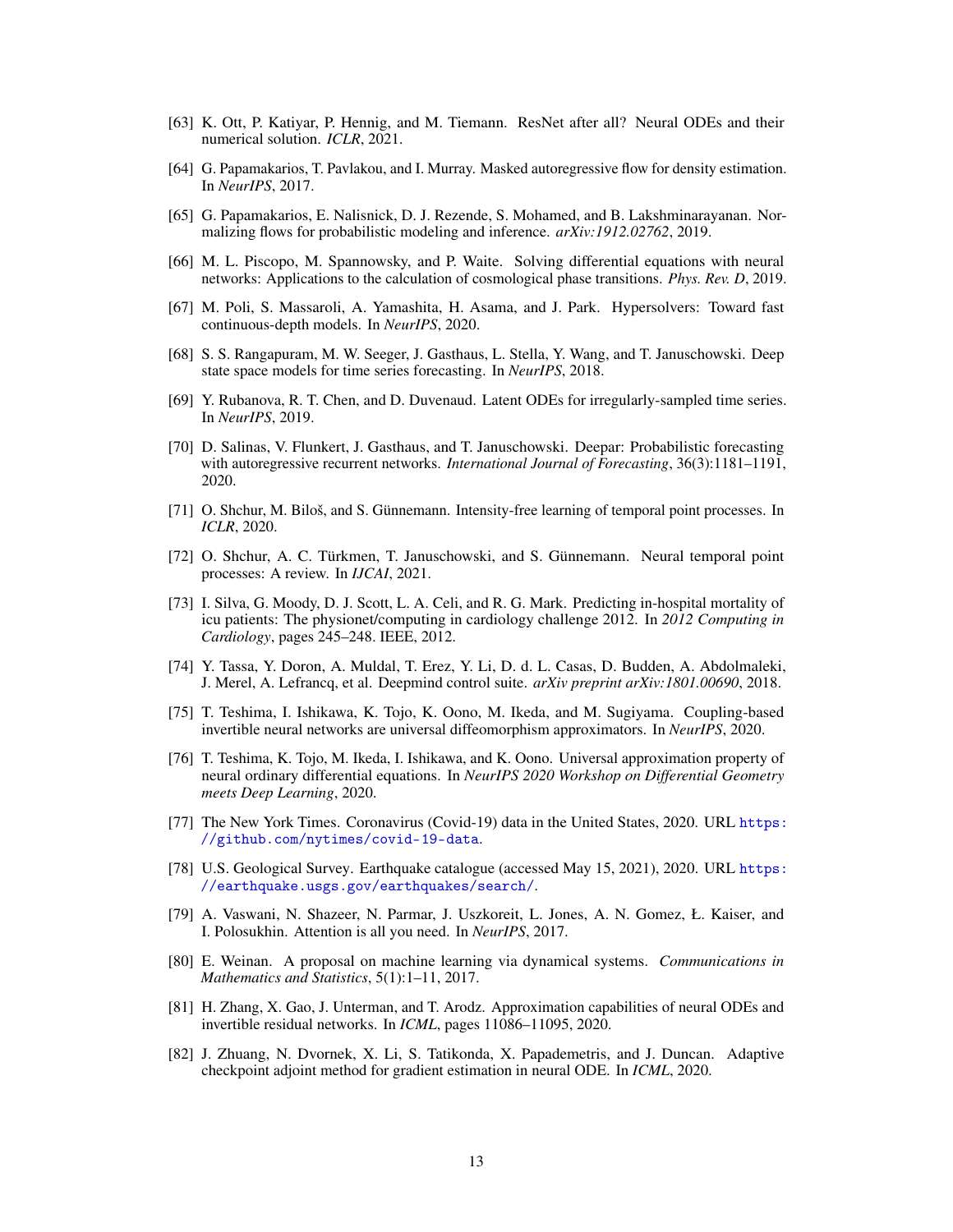### A Theoretical background

#### <span id="page-13-0"></span>A.1 GRU-ODE definition

De Brouwer et al. [\[16\]](#page-9-2) define the continuous time GRU-ODE model as an ODE that is solved for hidden state  $h(t)$ :

<span id="page-13-3"></span>
$$
\frac{\mathrm{d}\boldsymbol{h}(t)}{\mathrm{d}t} = (1 - \boldsymbol{z}(t)) \odot (\boldsymbol{c}(t) - \boldsymbol{h}(t)). \tag{11}
$$

With new observation  $x$ , the hidden state is updated with discrete GRU (Equation [3\)](#page-2-0), and between two observations we solve the ODE given by Equation [11.](#page-13-3)

The interesting properties of this model are:

- i) Boundedness: hidden state  $h(t)$  stays within range  $(-1, 1)$ ,
- ii) Continuity: GRU-ODE is Lipschitz continuous with Lipschitz constant 2.

In Appendix [A.3](#page-13-1) we show how our GRU flow model has the same properties without the need to use numerical solvers.

#### <span id="page-13-2"></span>A.2 Training loss for GRU-ODE-Bayes

De Brouwer et al. [\[16\]](#page-9-2) define an objective that mimics the Bayesian filtering. It consists of two parts:

<span id="page-13-5"></span>
$$
\mathcal{L} = \mathcal{L}_{pre} + \lambda \mathcal{L}_{post},\tag{12}
$$

where  $\mathcal{L}_{\text{pre}}$  is masked negative log-likelihood and  $\mathcal{L}_{\text{post}}$  is the Bayesian part of the loss. The model outputs the normal distribution for the observations, conditional on hidden state  $h(t)$ . Since only some features are observed at a time, we mask out the missing values when calculating  $\mathcal{L}_{pre}$ . We denote our predicted distribution with  $p_{\text{pre}}$ , and predicted distribution after updating the state with  $p_{\text{post}}$ . Now, the Bayesian update can be written as  $p_{\text{Bayes}} \propto p_{\text{pre}} \cdot p_{\text{obs}}$ , with  $p_{\text{obs}}$  being the noise of the observations.  $\mathcal{L}_{post}$  is defined as a KL-divergence between  $p_{Bayes}$  and  $p_{post}$ . This can be calculated in closed-form for normal distribution.

#### <span id="page-13-1"></span>A.3 Proof of Theorem [1](#page-2-2)

**Preliminaries.** Function f has the Lipschitz constant L if  $|f(x) - f(y)| \le L|x - y|$ ,  $\forall x, y$ . We first derive a few useful inequalities.

For the sum of two Lipschitz functions  $f + g$ , the following holds:

<span id="page-13-4"></span>
$$
|f(x) + g(x) - f(y) - g(y)| \le |f(x) - f(y)| + |g(x) - g(y)|
$$
  
\n
$$
\le \text{Lip}(f)|x - y| + \text{Lip}(g)|x - y|
$$
  
\n
$$
\le (\text{Lip}(f) + \text{Lip}(g))|x - y|,
$$
\n(13)

by the triangle inequality and the definition of the Lipschitz function. Similarly, for the product of two Lipschitz functions  $f \cdot g$ , the following holds:

$$
|f(x)g(x) - f(y)g(y)| = |f(x)g(x) + f(x)g(y) - f(x)g(y) - f(y)g(y)|
$$
  
\n
$$
= |f(x)(g(x) - g(y)) + g(y)(f(x) - f(y))|
$$
  
\n
$$
\leq |f(x)||g(x) - g(y)| + |g(y)||f(x) - f(y)|
$$
  
\n
$$
\leq |f(x)| \cdot \text{Lip}(g) \cdot |x - y| + |g(y)| \cdot \text{Lip}(f) \cdot |x - y|.
$$
  
\n
$$
= (|f(x)| \cdot \text{Lip}(g) + |g(y)| \cdot \text{Lip}(f))|x - y|.
$$
 (14)

If  $f$  and  $q$  are bounded, we can bound the above term too.

Let f be contractive function,  $\text{Lip}(f) < 1$ . Then, for the composition of functions  $\sigma \circ f$ , where  $\sigma(x) = (1 + \exp(-x))^{-1}$  is the sigmoid activation, the following holds:

$$
|\sigma(f(x)) - \sigma(f(y))| \le \text{Lip}(\sigma)|f(x) - f(y)| = \frac{1}{4}|f(x) - f(y)| \le \frac{1}{4}|x - y|,
$$

where we used  $\text{Lip}(\sigma) = \max(\sigma') = \frac{1}{4}$ , by the mean value theorem. Similarly,  $\text{Lip}(\tanh) = 1$ .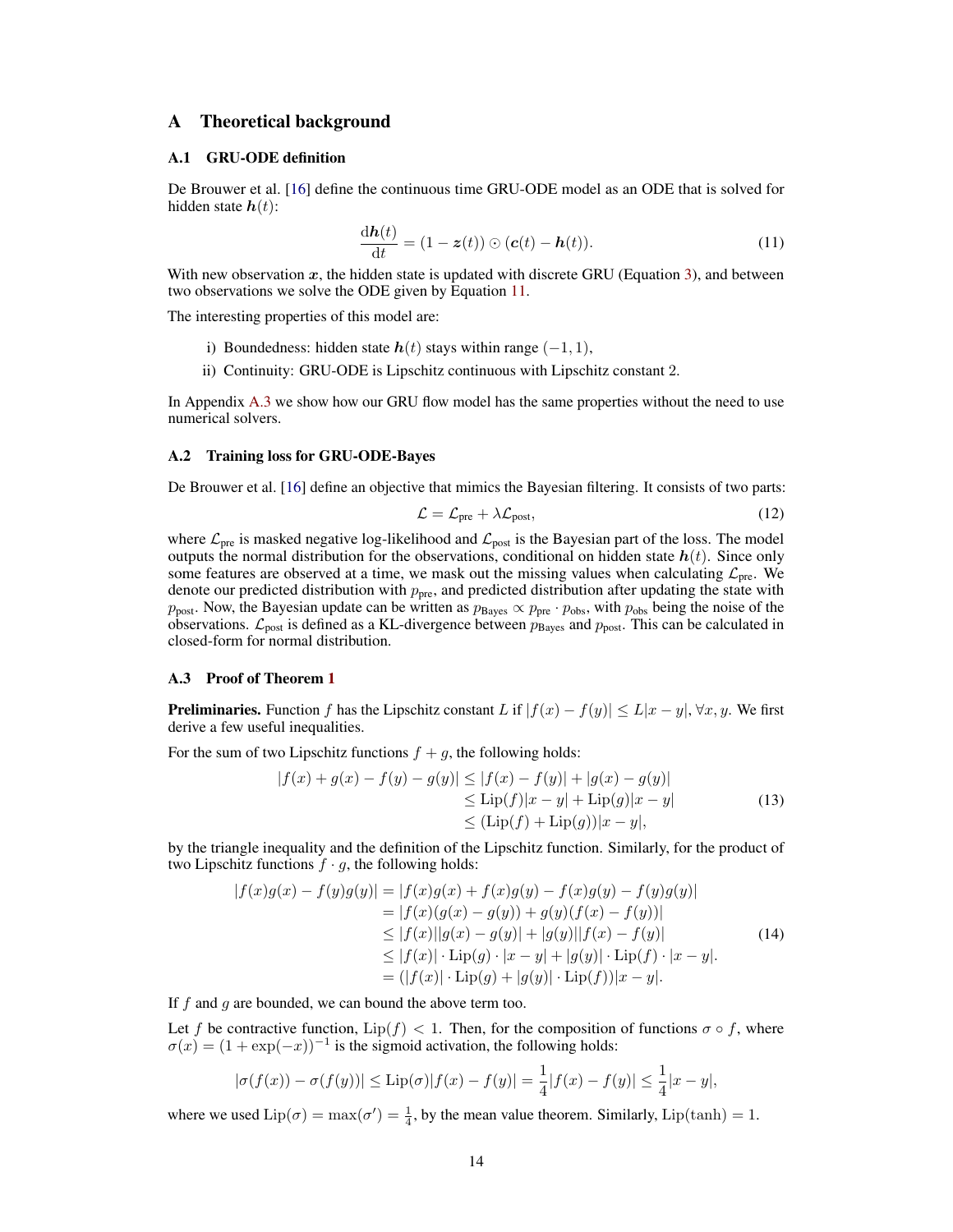#### *Proof.* (Theorem [1](#page-2-2))

Equation [3](#page-2-0) defines GRU as:  $z_t \odot h_{t-1} + (1 - z_t) \odot c_t$ . Since  $z_t$  is defined as  $\sigma(f_c(\cdot))$ , and acts as a gate, we can equivalently define GRU with:  $(1 - z_t) \odot h_{t-1} + z_t \odot c_t$ . This will slightly simplify further calculations. Then, the GRU flow is defined as:

$$
F(t, h) = h + \varphi(t) \odot z(t, h) \odot (c(t, h) - h).
$$
\n(5)

 $F$  is invertible when the second summand on the right hand side is a contractive map, i.e., has a Lipschitz constant smaller than one. Since  $\varphi(t)$  is bounded to [0, 1] and does not depend on h, we only need to show that  $z(t, h) \odot (c(t, h) - h)$  is contractive. From here, we denote with x and y the input to our functions.

Following Definition [1,](#page-2-5) let  $r(x) = \beta \cdot \sigma(f_r(x))$ , with  $\text{Lip}(f_r) < 1$ . Then we can write:

$$
|r(x) - r(y)| = |\beta \cdot \sigma(f_r(x)) - \beta \cdot \sigma(f_r(y))|
$$
  
\n
$$
\leq \beta |\sigma(f_r(x)) - \sigma(f_r(y))|
$$
  
\n
$$
\leq \frac{1}{4}\beta |f_r(x) - f_r(y)|
$$
  
\n
$$
< \frac{1}{4}\beta |x - y|.
$$
\n(15)

Similarly, for  $z(x)$ , where  $z(x) = \alpha \cdot \sigma(f_z(x))$ , and  $\text{Lip}(f_z) < 1$ :

$$
|z(x) - z(y)| \le |\alpha \cdot \sigma(f_z(x)) - \alpha \cdot \sigma(f_z(y))| < \frac{1}{4}\alpha |x - y|.\tag{16}
$$

Then for  $c(x) = \tanh(f_c(r(x) \cdot x))$ , with  $\text{Lip}(f_c) < 1$ , we can write:

$$
|c(x) - c(y)| = |\tanh(f_c(r(x) \cdot x)) - \tanh(f_c(r(y) \cdot y))|
$$
  
\n
$$
\leq |f_c(r(x) \cdot x) - f_c(r(y) \cdot y)|
$$
  
\n
$$
< |r(x) \cdot x - r(y) \cdot y|
$$
  
\n
$$
< \underbrace{(|r(x)| \cdot \operatorname{Lip}(\operatorname{Id})}_{\leq \beta} + \underbrace{|x|}_{\leq 1} \cdot \underbrace{\operatorname{Lip}(r)}_{\leq \frac{1}{4}\beta}) |x - y|,
$$
\n(17)

where we used Equation [14](#page-13-4) in the last line. Then  $\text{Lip}(c) < \frac{5}{4}\beta$ . Now, for  $c(x) - x$ , and using Equation [13,](#page-13-5) we write:

$$
|c(x) - x - c(y) + y| \le (\text{Lip}(c) + 1)|x - y|,
$$
\n(18)

meaning the whole term has Lipschitz constant  $\frac{5}{4}\beta + 1$ . Finally, for the term on the right hand side of Equation [5,](#page-2-1) the following holds:

$$
\begin{array}{l} |z(x)(c(x)-x)-z(y)(c(y)-y)|\\&<(|z(x)|\cdot\displaystyle\operatorname{Lip}(c(x)-x)+|c(x)-x|\cdot\displaystyle\operatorname{Lip}(z(x))\over <\alpha}|x-y|.\\ \hline \end{array}
$$

If we set  $\alpha = \frac{2}{5}$ ,  $\beta = \frac{4}{5}$ , then the Lipschitz constant is smaller than 1, as required.

 $\Box$ 

#### A.3.1 Properties of GRU flow

Our GRU flow has the same desired properties as GRU-ODE:

- i) Boundedness: hidden state  $h$  stays within range  $(-1, 1)$ ,
- ii) Continuity: the whole transformation  $h + g(h)$  has Lipschitz constant  $1 + Lip(g) \le 2$ .

The gating mechanism in discrete GRU helps with gradient propagation to enable learning long-term dependencies. We emphasize that both GRU flow and GRU-ODE update the hidden state in two distinct ways: 1) with discrete GRU when the new observation arrives, and 2) with continuous GRU between observations. Thus, the gates  $z$  and  $r$  do not have the same interpretation in discrete GRUCell and in continuous GRU flow or GRU-ODE.

The same way, scalars  $\alpha$  and  $\beta$  should not be interpreted as bounds to how much information can pass, but as a way to ensure invertibility. GRU flow has the ability to keep the old state  $h$ , and does so at the initial condition  $t = 0$ , but can also overwrite it completely.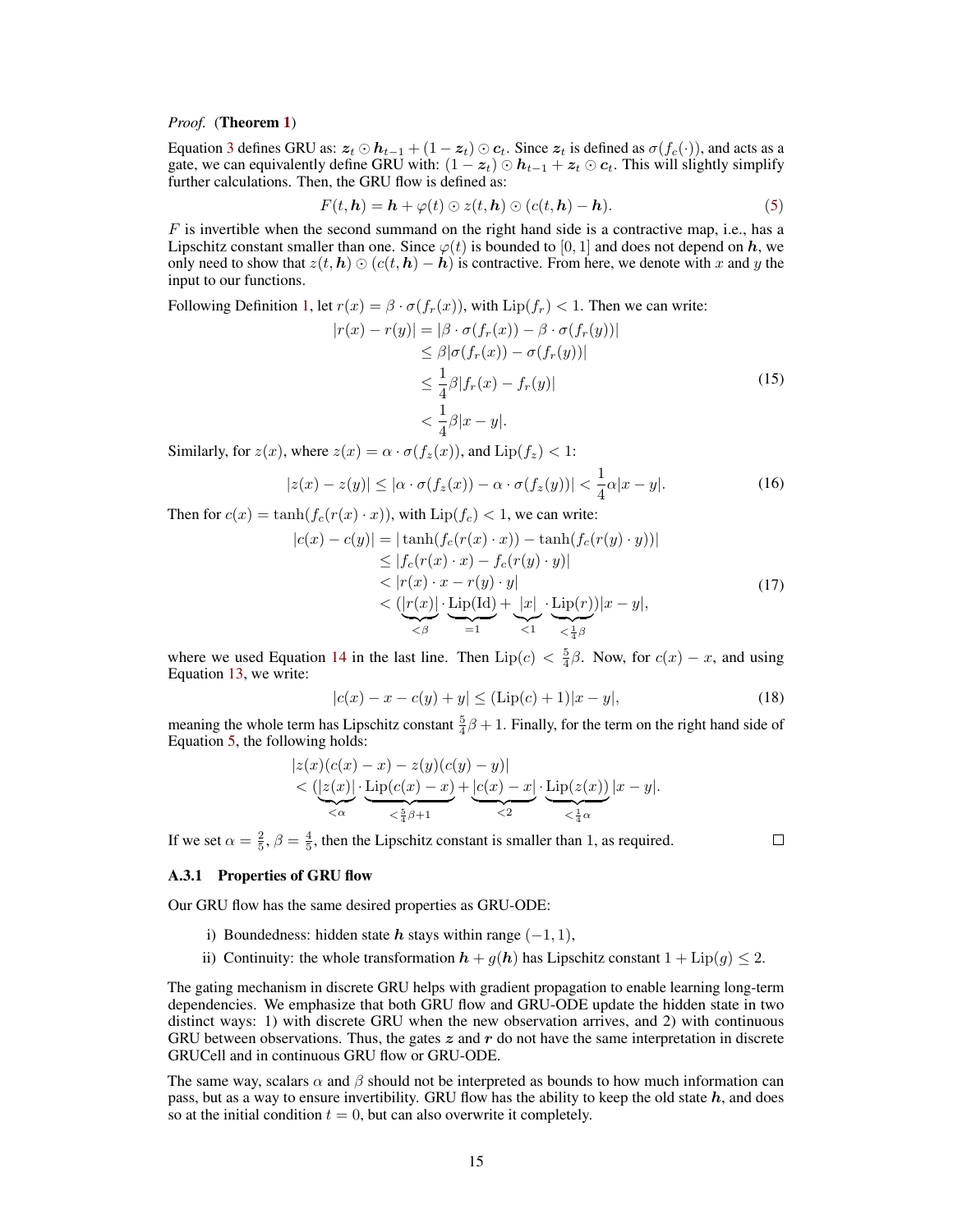#### A.4 ODE reparameterization

The ODESolve operation is usually implemented such that it takes scalar start and end times,  $t_0$ and  $t_1$ . However, we are often interested in processing the data in batches, to get speed-up from parallelism on modern hardware. When the previous works [\[11,](#page-9-0) [69,](#page-12-0) [16\]](#page-9-2) received the vectors of start and end times, e.g.,  $t_0 = [0, 0, 0]$  and  $t_1 = [5, 1, 4]$ , they would concatenate all the values into a single vector and sort them to get a sequence of strictly ascending times, e.g.,  $[0, 1, 4, 5]$ . The solver would then first solve  $0 \to 1$ , then  $1 \to 4$ , and finally  $4 \to 5$ . Note that for the element in the batch with the largest end time, this requires calling ODESolve multiple times (number of unique time values), instead of only once. Without this procedure, the adaptive solver could take larger steps then the ones imposed by the current batch, meaning we would get better performance.

Chen et al. [\[9\]](#page-9-3) propose a reparameterization, such that, instead of solving the ODE on the interval  $t \in [0, t_{\text{max}}]$ , they solve it on  $s \in [0, 1]$ , with  $s = t/t_{\text{max}}$ . For the batch of size n, the joint system is:

<span id="page-15-2"></span>
$$
\frac{\mathrm{d}}{\mathrm{d}s} \begin{bmatrix} x_1 \\ x_2 \\ \vdots \\ x_n \end{bmatrix} = \begin{bmatrix} t_1 f(st_1, x_1) \\ t_2 f(st_2, x_2) \\ \vdots \\ t_n f(st_n, x_n) \end{bmatrix}.
$$

This allows solving the system in parallel, in contrast to previous works. We used this reparameterization in all of our experiments.

#### <span id="page-15-0"></span>A.5 Attentive normalizing flow

We follow the setup from Section [3.3,](#page-4-3) denoting times with  $t = (t_1, \ldots, t_n)$ , and marks with  $X = (x_1, \ldots, x_n), x_i \in \mathbb{R}^d$ . We define the self-attention layer, following [\[79\]](#page-12-10), as:

$$
\text{SelfAttention}(\boldsymbol{X}) = \text{Attention}(\boldsymbol{Q}, \boldsymbol{K}, \boldsymbol{V}) = \text{softmax}\left(\frac{\boldsymbol{Q}\boldsymbol{K}^T}{\sqrt{d_k}}\right)\boldsymbol{V},\tag{19}
$$

where  $Q \in \mathbb{R}^{n \times d_k}, K \in \mathbb{R}^{n \times d_k}, V \in \mathbb{R}^{n \times d_v}$  are matrices that we obtain by transforming each element  $x_i$  of X by a neural network. Chen et al. [\[9\]](#page-9-3), in their attentive CNF model, define the function f from Equation [9](#page-4-1) for each  $x_i$ , as the *i*th output of Attention function. It is important that elements  $x_j, j > i$ , do not influence  $x_i$  to ensure we have a proper temporal model. This is achieved by placing  $-\infty$  for values above the diagonal of the  $QK^{T}$  matrix so that softmax returns zero on these places.

Discrete normalizing flows cannot define the transformation using attention and have tractable determinant of the Jacobian at the same time. However, since we actually need an autoregressive model, i.e., the dependence is strictly on the past values, not future, we can define a model similar to attentive CNF. We use Equation [19](#page-15-2) with diagonal masking to embed the history of all the elements that preceded  $x_i$ :  $h_i = \text{SelfAttention}(X_{1:i-1})$ . This is in contrast to [\[9\]](#page-9-3), who used  $X_{1:i}$ . Then, the conditioning vector  $h_i$  is used as an additional input to neural networks u and v from Equation [6,](#page-2-4) essentially defining a conditional affine coupling normalizing flow.

#### <span id="page-15-1"></span>A.6 Autonomous ODEs

Autonomous differential equations are defined with a vector field that is fixed in time  $\dot{x} = f(x(t))$ . Note that function  $f$  does not depend on time  $t$  like before. Therefore, the conditions i) and ii) from Section [2](#page-1-1) are not enough to define the corresponding flow. To be precise, the flow  $F$  defines an autonomous ODE if it satisfies the additional condition:

iii) 
$$
F(t_1 + t_2, x_0) = F(t_2, F(t_1, x_0)),
$$

meaning that solving for  $t_1$  first, then  $t_2$ , is the same as solving for  $t_1 + t_2$ , given initial condition  $x_0$ .

More formally, we defined flow F on set  $\mathbb{R}^d$  as a group action of the additive group  $G = (\mathbb{R}, +)$ (elements being time points). Equivalently, group action of G on  $\mathbb{R}^d$  is a group homeomorphism from G to Sym( $\mathbb{R}^d$ ) (symmetric group, bijective functions and composition  $(\phi, \circ)$ ), i.e., some function  $\varphi: G \to \text{Sym}(\mathbb{R}^d)$  maps time t to parameters of an invertible neural network  $\phi$ , with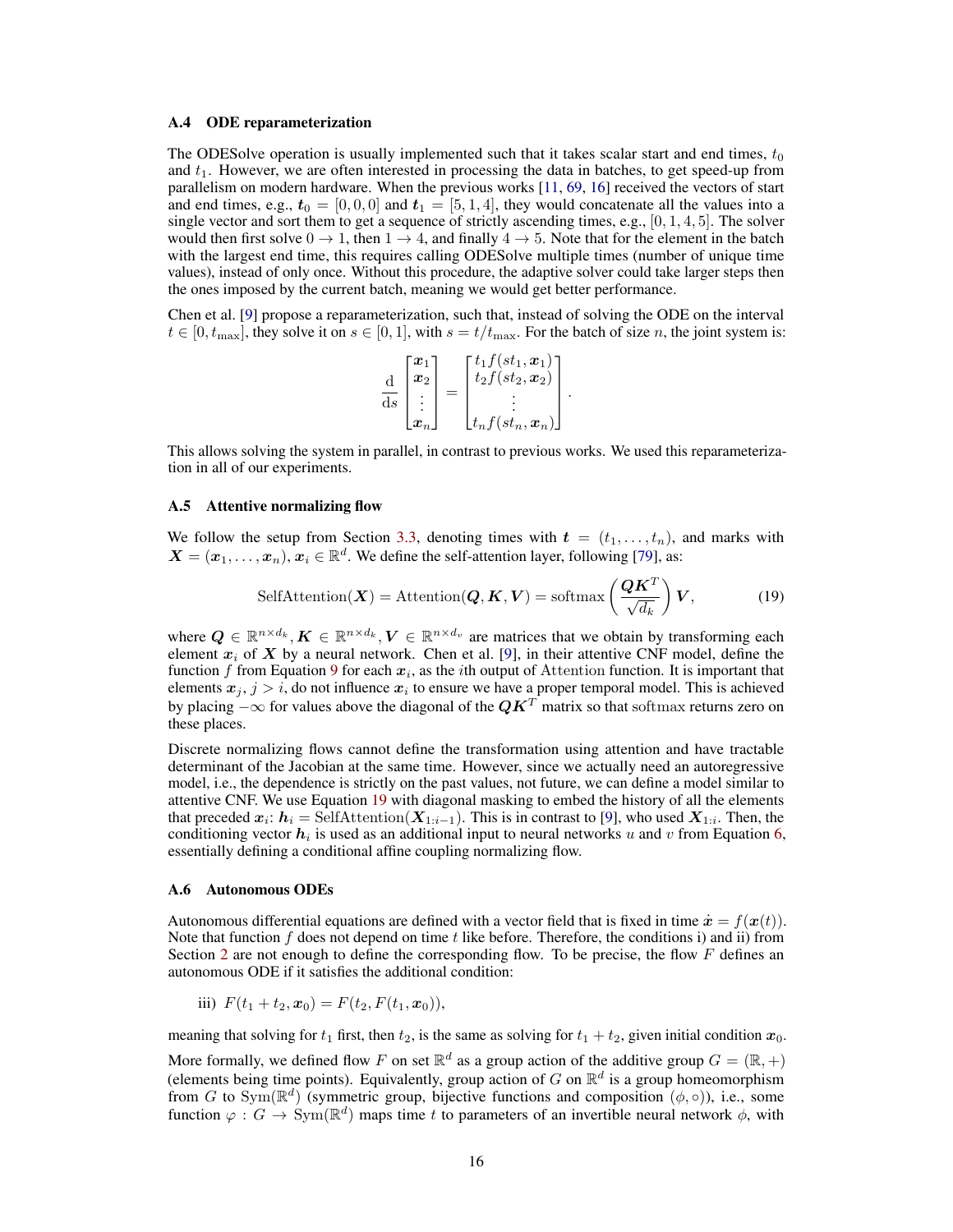<span id="page-16-2"></span>

Figure 4: Comparison of the phase space for the same model trained with and without the autonomous regularization (Equation [20\)](#page-16-1). Dots denote initial conditions. Note that the overlapping dynamic does not mean the solutions are not unique, only that the vector field is dependent on time.

 $\varphi(t_1 + t_2) = \varphi(t_1) \circ \varphi(t_2)$ . Identity element of G, 0 is mapped to an identity function, inverse  $-t$  is mapped to an inverse function.

It's clear that our proposed architectures from Section [2](#page-1-1) do not satisfy condition iii), unless we redefine it to allow time-dependence. Therefore, one way to satisfy iii) is to have  $\frac{d}{dt}F$  independent of time. Note, however, that if we define the ResNet flow as  $x_t := F(t, x_0) = x_0 + t \cdot h(x_0)$ , then even though time disappears from the derivative  $\frac{d}{dt}F$ , the derivative is expressed in terms of  $x_0$ , not  $x_t$ . This means time is still implicitly included since starting at different  $x_0$  gives different values.

Matrix exponential  $exp(\mathbf{A}t)\mathbf{x}$ , as a solution to a linear ODE:  $\dot{\mathbf{x}} = \mathbf{A}\mathbf{x}$ , is one example of a closedform solution to an autonomous ODE. Another potential *autonomous flow* is of the form  $x + \varphi(t)$ , but not  $q(x) + \varphi(t)$ , since this does not satisfy initial condition or q must depend on time. To the best of our knowledge, there is no general neural flow parametrization that can capture all autonomous ODEs. Therefore, we can try to learn the desired behavior instead of guaranteeing it.

We can add the penalty to our loss that directly corresponds to condition iii). Given the loss function  $\mathcal L$  and the current batch of n elements  $\bm X \in \mathbb R^{n \times d}$ ,  $\bm t \in \mathbb R^n$ , where we can represent each  $t_i \in \bm t$  as  $t_i = t_i^{(1)} + t_i^{(2)}$ , with  $t_i^{(1)}, t_i^{(2)}$  uniformly sampled on  $[0, t_i]$ , the total loss is:

<span id="page-16-1"></span>
$$
\mathcal{L}_{\text{total}} = \mathcal{L} + \gamma \frac{1}{n} \sum_{i} (F(t_i, \boldsymbol{x}_i) - F(t_i^{(2)}, F(t_i^{(1)}, \boldsymbol{x}_i)))^2, \tag{20}
$$

where  $\gamma$  is some positive value. The second term penalizes flows that do not satisfy iii), meaning we should get the flow that is closer to the underlying autonomous ODE. This can be calculated in parallel to other computations.

Figure [4](#page-16-2) shows the comparison between learning the data generated from an autonomous ODE (see next section for data details), using the regularization as defined in Equation [20](#page-16-1) and without such regularization. We can see that the base model already learns good behavior but when we include the regularization, the trajectories overlap less frequently.

#### <span id="page-16-0"></span>A.7 Linear ODE and change of variables

Consider a linear ODE  $f(t, z(t)) = Az(t)$ , with  $z(0) = z$  and  $z(1) = x$ . Solving the ODE  $0 \rightarrow 1$ is the same as calculating  $\exp(A)z$ , where  $\exp$  is the matrix exponential. Suppose that  $z \sim q(z)$ , then the distribution  $p(x)$  that we get by transforming x with an ODE is defined as:

$$
\log p(\boldsymbol{x}) = \log q(\boldsymbol{z}) - \int_0^1 \text{tr}\left(\frac{\partial f}{\partial \boldsymbol{z}(t)}\right) \mathrm{d}t = \log q(\boldsymbol{z}) - \text{tr}(\boldsymbol{A}),\tag{21}
$$

or simply:  $p(x) = q(z) \exp(\text{tr}(A))^{-1}$ .

When using the Hutchinson's trace estimator for the trace approximation we get the same result:  $\mathbb{E}_{p(\boldsymbol{\epsilon})}[\int_0^1 \boldsymbol{\epsilon}^T \frac{\partial f}{\partial \boldsymbol{z}(t)} \boldsymbol{\epsilon} dt] = \mathbb{E}_{p(\boldsymbol{\epsilon})}[\boldsymbol{\epsilon}^T \boldsymbol{A} \boldsymbol{\epsilon}] = \text{tr}(\boldsymbol{A}), \text{ where } \mathbb{E}(\boldsymbol{\epsilon}) = \boldsymbol{0} \text{ and } \text{Cov}(\boldsymbol{\epsilon}) = \boldsymbol{I}.$ 

Similarly, applying the discrete change of variables, we get the same result for the matrix exponential:

$$
p(\mathbf{x}) = q(\mathbf{z}) |\det J_F(\mathbf{z})|^{-1} = q(\mathbf{z}) |\det \exp(\mathbf{A})|^{-1} = q(\mathbf{z}) \exp(\text{tr}(\mathbf{A}))^{-1}.
$$
 (22)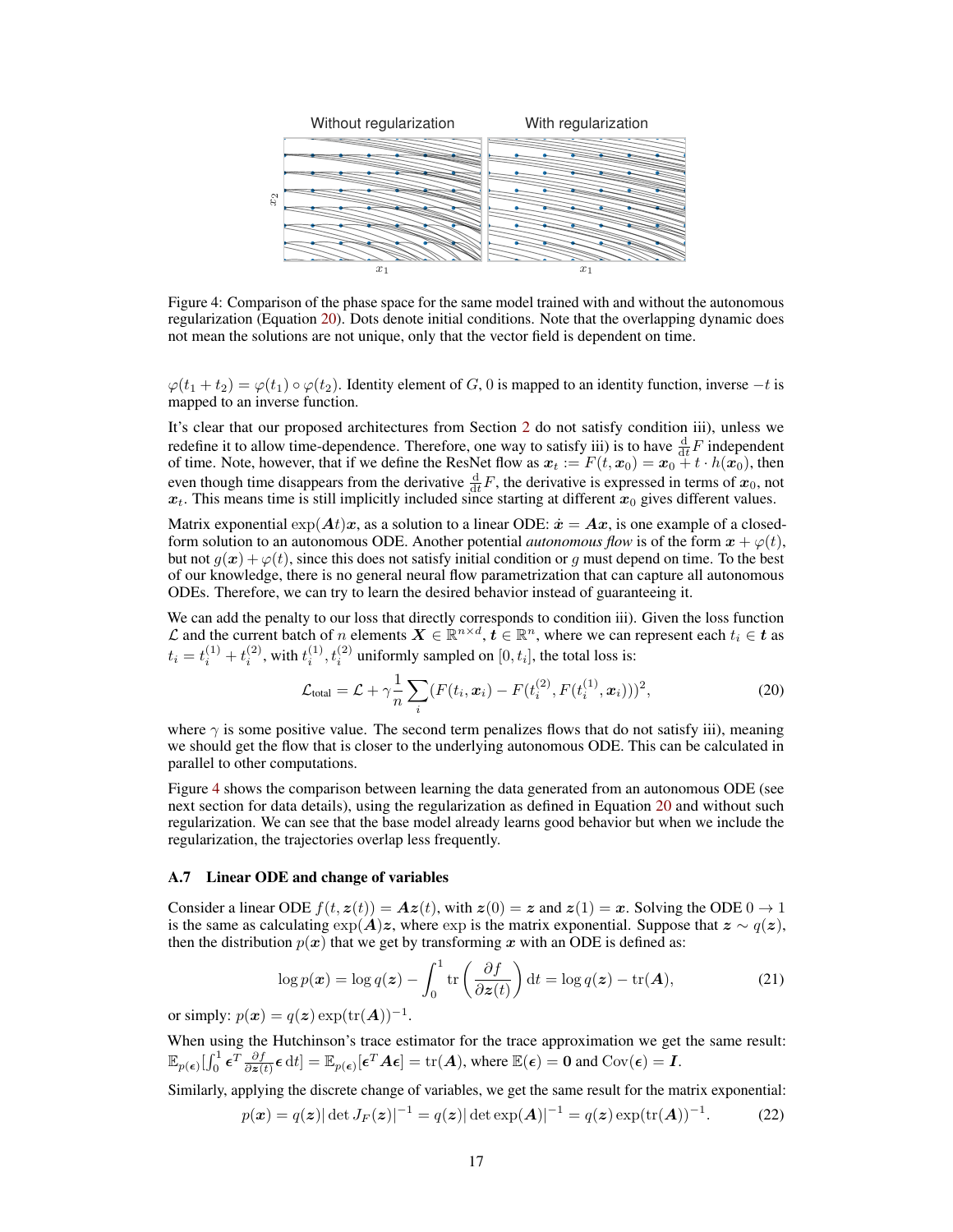<span id="page-17-2"></span>

Figure 5: Sample trajectories for synthetic data.



Figure 6: (Left) Test error for synthetic data. (Right) All models fail when extrapolating in time.

#### <span id="page-17-0"></span>A.8 Computation complexity of (continuous) normalizing flows

In general, evaluating the trace of the Jacobian of function  $f : \mathbb{R}^d \to \mathbb{R}^d$  requires  $O(d^2)$  operations. In CNFs, this operation has to be performed at every solver step. Since the number of steps can be very large for more complicated distributions [\[27\]](#page-10-10), this becomes prohibitively expensive. Because of this, Grathwohl et al. [\[27\]](#page-10-10) introduce computing the approximation of the trace during training. This has the benefit of having a lower cost,  $O(d)$ . The issue with this method is that the training becomes noisier and after training we have to again rely on exact trace to get the exact density.

On the other hand, computing the determinant of the Jacobian is  $O(d^3)$  operation in general. Because of this, regular normalizing flows do not use unconstrained functions  $f$ , but rather opt for those that produce triangular Jacobians, e.g., autoregressive [\[41\]](#page-10-8) or coupling transformations [\[17\]](#page-9-4), where the determinant is just the product of the diagonal elements, i.e., it is of linear cost  $O(d)$ .

# <span id="page-17-1"></span>B Synthetic experiments

We first test the capabilities of our models on periodic signals:

- Sine:  $f(t, x) = \cos(t)$  which corresponds to flow  $F(t, x) = x + \sin(t), x \in \mathbb{R}$ ,
- Sawtooth:  $F(t, x) = x + t |t|$ ,
- Square:  $F(t, x) = x + \text{sign}(\sin(t)),$
- Triangle:  $F(t, x) = \int_0^t \text{sign}(\sin(u)) \, \mathrm{d}u$ .

We sample initial values x uniformly in  $(-2, 2)$  and set the time interval to  $(0, 10)$ . We additionally check how well the models extrapolate by extending the initial condition interval to  $(-4, 4)$  and time to 30. We also use two datasets, generated as solutions to known ODEs:

- Sink:  $f(t, x) = \begin{bmatrix} -4 & 10 \\ -3 & 2 \end{bmatrix} \begin{bmatrix} x_1 \\ x_2 \end{bmatrix}$ ,
- Ellipse:  $f(t, x) = \left[\frac{2}{3}x_1 \frac{2}{3}x_1x_2\right]$  $x_1x_2 - x_2$  , which is a particular parametrization of Lotka-Volterra equations, also known as predator-prey equations,

where we sample initial conditions  $x_1, x_2 \in [0, 1]$  uniformly. For extrapolation, we use  $x_1, x_2 \in [1, 2]$ . Figure [5](#page-17-2) shows the generated trajectories for all synthetic datasets.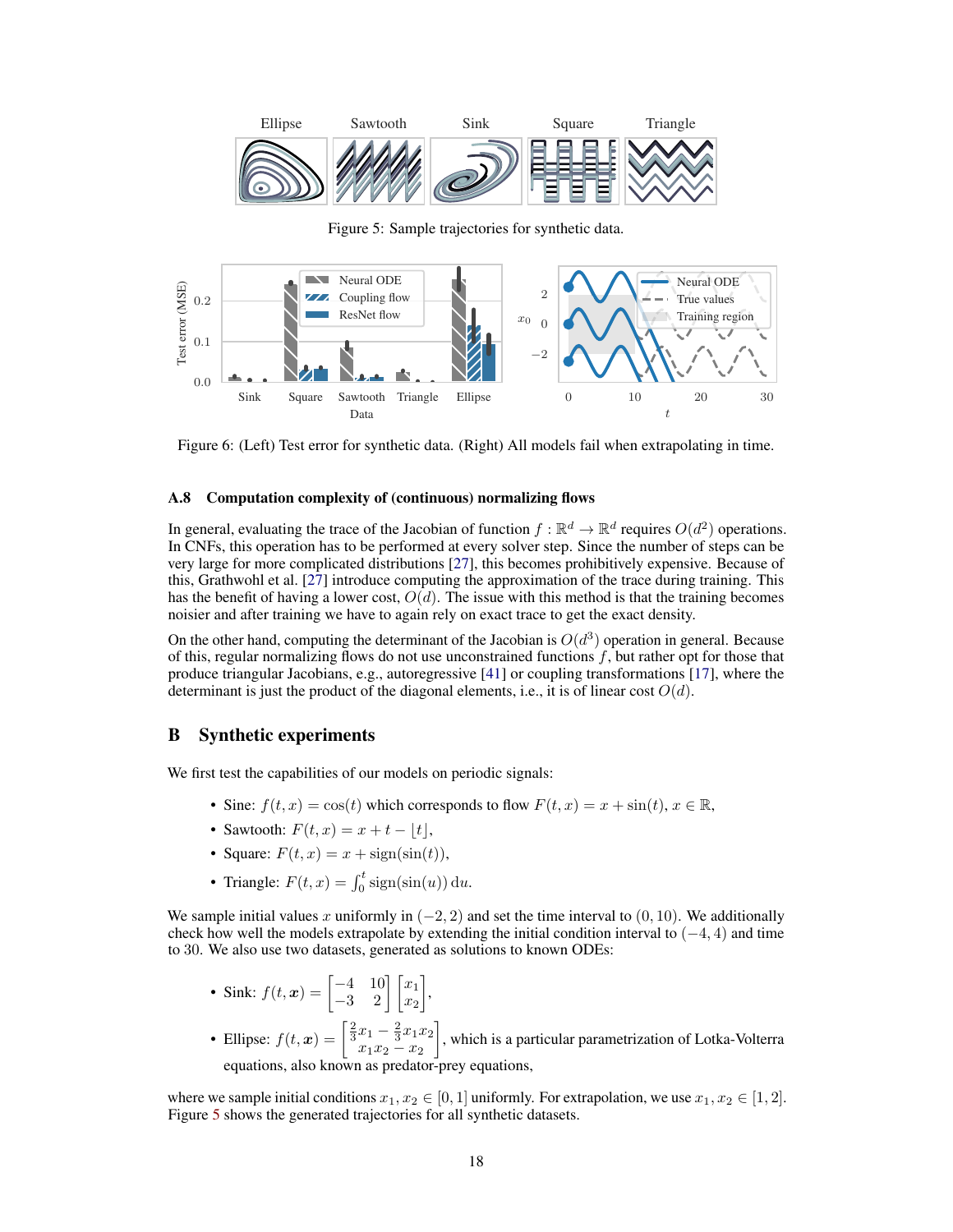<span id="page-18-0"></span>

Figure 7: Fixed solvers are faster to train on synthetic data (Left) but they still have similar accuracy compared to adaptive solvers (Right).

### <span id="page-18-2"></span>B.1 Comparing adaptive and fixed-step solvers

We ran an extensive hyperparameter search for Sine dataset. We test models with 2 or 3 hidden layers, each having dimension of 32 or 64, use tanh or ELU activations between them, and have tanh or identity as the final activation. For each of the model configurations we apply either no regularization or weigh the penalty term with  $10^{-3}$ . Finally, we run each trial 5 times with different seeds and compare between Runge-Kutta fixed-step solver with 20 steps and an adaptive 5th order Dormand-Prince method [\[18\]](#page-9-15).

As expected, the vast majority of the trials fit the data very well. However, as Figure [7](#page-18-0) shows, an adaptive solver always requires significantly longer training times, regardless of the size of the model, choice of the activations or regularization. We used default tolerance settings (rtol =  $10^{-7}$ ,  $\text{atol} = 10^{-9}$ ) which is why we get such long training times. Therefore, in the other experiments, in the main text, whenever we use dopri5, we use rtol =  $10^{-3}$  and atol =  $10^{-4}$  to make training feasible. This once again shows the trade-off between speed and numerical accuracy.

From the results, one would expect that we can safely use fixed-step solvers and achieve similar or better results with smaller computational demand. However, as Ott et al. [\[63\]](#page-12-11) showed, this can lead to overlapping trajectories which give non-unique solutions. Breaking the assumptions of our model can lead to misleading results in some cases. Here, we tackle density estimation with continuous normalizing flows as an example.

<span id="page-18-1"></span>Euler dopri5

We construct a synthetic 2-dim. dataset as a mixture of zero-centered normal distribution ( $\sigma = 0.05$ ) and uniform points on the perimeter of a unit circle with small noise ( $\sigma = 0.01$ ). We test adaptive dopri5 solver and Euler method with 20 steps.

Figure 8: Density learned with Euler and dopri5 solver. The estimated area under the curve for Euler method is 1.06, meaning it does not define a proper density.

The fixed solver achieves better results but Figure [8](#page-18-1) visually demonstrates that it is not really capturing the true distribution better. It *cheats* by not defining a proper density function that integrates to 1. Since it has more mass to distribute, it can achieve better results. This might be hard to detect in higher dimensions and it can be particularly problematic since most of the literature reports log-likelihood on test data. Even though we took Euler method as an extreme example, the same can be shown for other solvers as well.

#### B.2 Comparing flow configurations

Similar to Appendix [B.1,](#page-18-2) we compare different flow models on synthetic sine data. We try coupling and ResNet models with linear and tanh for  $\varphi$ , as well as an embedding with 8 Fourier features (bounded to  $(0, 1)$  interval in ResNet model), see Section [2.1](#page-1-2) for more details. Both models have either 2 or 4 stacked transformations, each with a two hidden layer neural network with 64 hidden dimensions. We run each configuration 5 times with and without weight regularization  $(10^{-3})$ .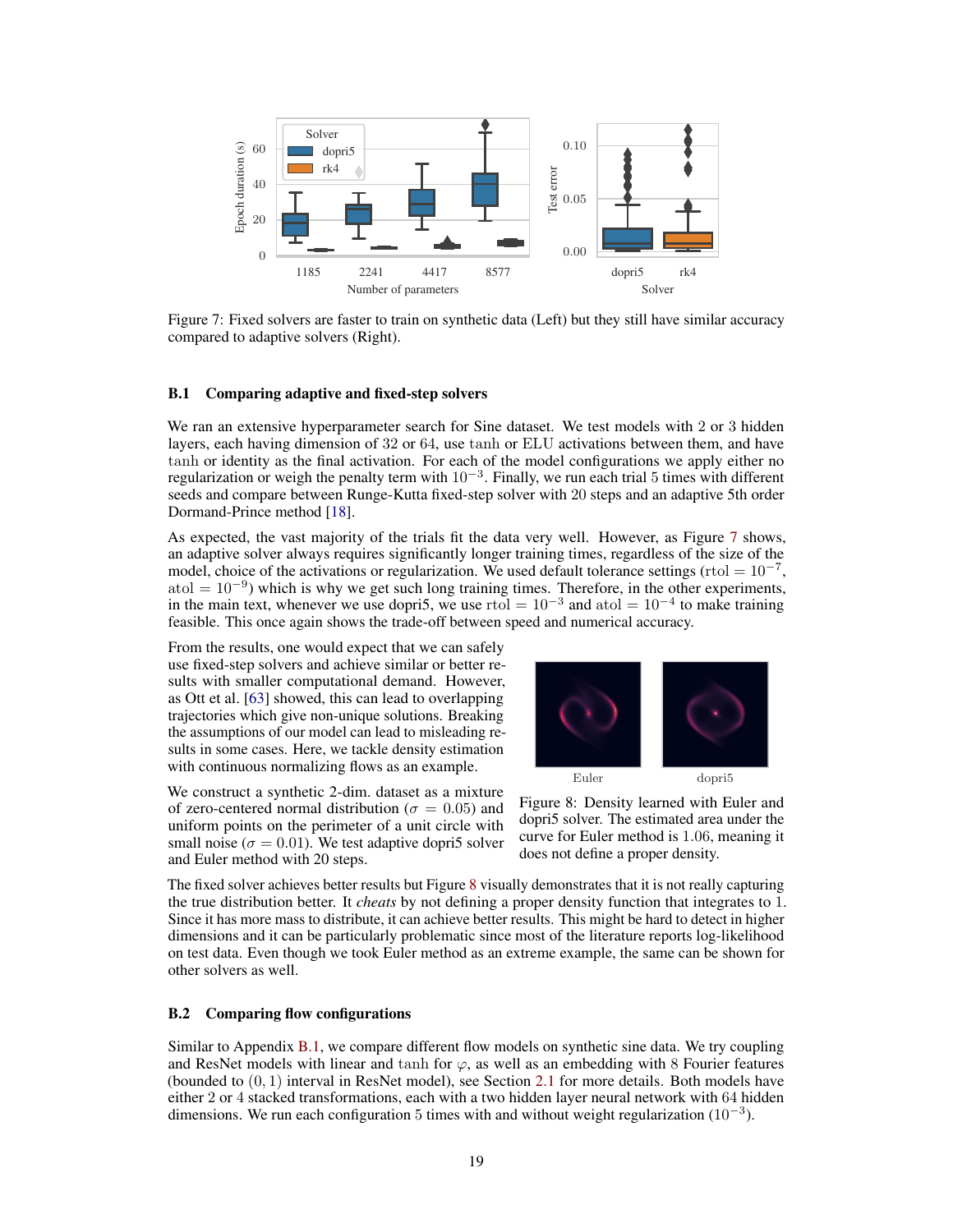<span id="page-19-2"></span>

| $MSE (\times 10^{-2})$                                                        | Ellipse                       | Sawtooth        | <b>Sink</b>   | Square        | Triangle        |  |  |
|-------------------------------------------------------------------------------|-------------------------------|-----------------|---------------|---------------|-----------------|--|--|
| Neural ODE                                                                    | $25.59 + 3.19$                | $8.74 + 1.10$   | $1.38 + 0.17$ | $24.34 + 0.3$ | $2.76 + 0.09$   |  |  |
| Coupling flow                                                                 | $14.16{\scriptstyle \pm4.80}$ | $1.25 \pm 0.33$ | $0.50 + 0.06$ | $3.38 + 0.4$  | $0.19 \pm 0.02$ |  |  |
| ResNet flow                                                                   | $9.48 + 2.64$                 | $1.38 \pm 0.13$ | $0.40 + 0.04$ | $3.56 + 0.1$  | $0.0 + 0.0$     |  |  |
| Table 5: Test error on synthetic data, lower is better. Best results in bold. |                               |                 |               |               |                 |  |  |

<span id="page-19-3"></span>

| $MSE (\times 10^{-2})$ | Ellipse           | Sawtooth        | <b>Sink</b>     | Square          | Triangle      |
|------------------------|-------------------|-----------------|-----------------|-----------------|---------------|
| Neural ODE             | $19.82 + 1.34$    | $10.64 + 1.76$  | $18.0 + 1.18$   | $32.96 \pm 3.0$ | $4.22 + 0.56$ |
| Coupling flow          | $515.8 \pm 555.6$ | $1.32 \pm 0.36$ | $5.53 \pm 2.23$ | $3.93 + 0.76$   | $0.2 + 0.04$  |
| ResNet flow            | $100.4 + 45.4$    | $3.49 + 1.14$   | $6.65 + 2.23$   | $9.84 + 2.94$   | $0.79 + 0.21$ |

Table 6: Error on trajectories that start at initial conditions out of training distribution. Some trials returned outliers that skew the results (e.g., coupling flow on ellipse dataset).

<span id="page-19-4"></span>

|               | Ellipse        | Sawtooth        | Sink            | Square                      | Triangle      |
|---------------|----------------|-----------------|-----------------|-----------------------------|---------------|
| Neural ODE    | $9.3 + 0.88$   | $8.25 \pm 0.33$ | $8.78 + 0.81$   | $7.81 + 0.34$ $7.91 + 0.35$ |               |
| Coupling flow | $0.7 \pm 0.11$ | $0.46 \pm 0.22$ | $0.6 \pm 0.05$  | $0.49 + 0.14$               | $0.58 + 0.16$ |
| ResNet flow   | $1.05 + 0.04$  | $1.01 + 0.15$   | $1.24 \pm 0.13$ | $0.98 \pm 0.04$             | $1.01 + 0.09$ |
|               |                |                 |                 |                             |               |

Table 7: Wall-clock time (in seconds) to run the last training epoch, using the same batch size.

All the models capture the data perfectly, except for the coupling flow with linear function of time  $\varphi$ which does not converge. This could be due to inability of neural networks to process large input values. The issue can be fixed with different initialization or normalizing the input time values.

Tables [5,](#page-19-2) [6](#page-19-3) and [7](#page-19-4) show that neural flows outperform neural ODEs in forecasting, extrapolation with different initial values, and are faster during training.

# <span id="page-19-0"></span>C Additional results

Table [8](#page-19-1) compares the training times for smoothing experiment. Neural ODE models use Euler method with 20 steps (the adaptive method is slower). Table [9](#page-19-5) shows the average wall-clock time to run a single epoch for different TPP models. We include ablations for flow and ODE models that use different continuous RNN encoders, and a model without an encoder. Table [10](#page-20-0) shows full negative log-likelihood results for the TPP experiment. Table [11](#page-20-1) shows the full NLL results for marked TPPs.

| Activity            | MuJoCo            | Physionet           |
|---------------------|-------------------|---------------------|
| $200.884 \pm 7.239$ | $192.209 + 2.526$ | $103.198 + 4.977$   |
| $106.298 \pm 2.314$ | $46.171 + 1.742$  | $78.561 + 1.050$    |
| $134.336 + 3.453$   | $102.745 + 2.369$ | $101.966 \pm 8.285$ |
|                     |                   |                     |

<span id="page-19-1"></span>Table 8: Average time (in seconds) to run a single epoch during training for different models, all other training parameters being the same.

<span id="page-19-5"></span>

|  |                    | Poisson | Hawkes1 | Hawkes2 | Renewal | <b>MOOC</b> | Reddit | Wiki  |
|--|--------------------|---------|---------|---------|---------|-------------|--------|-------|
|  | <b>Neural ODE</b>  | 96.7    | 129.8   | 208.6   | 111.2   | 844.2       | 612.8  | 157.9 |
|  | Coupling flow      | 10.8    | 11.2    | 10.8    | 11.1    | 180.8       | 113.1  | 31.7  |
|  | ResNet flow        | 7.1     | 7.1     | 7.2     | 7.3     | 130.0       | 83.8   | 19.9  |
|  | <b>GRU-ODE</b>     | 39.7    | 42.3    | 55.9    | 39.3    | 600.0       | 419.5  | 97.9  |
|  | <b>ODE-LSTM</b>    | 35.9    | 39.0    | 37.8    | 43.8    | 569.4       | 443.6  | 109.4 |
|  | Coupling flow      | 3.4     | 3.4     | 3.3     | 3.3     | 47.0        | 37.2   | 8.5   |
|  | <b>ResNet flow</b> | 5.9     | 5.9     | 5.8     | 5.9     | 96.5        | 64.9   | 16.1  |
|  | GRU flow           | 3.6     | 3.5     | 3.3     | 37      | 52.8        | 36.4   | 9.7   |

Table 9: Average time (in seconds) to run a single epoch during training for TPP models.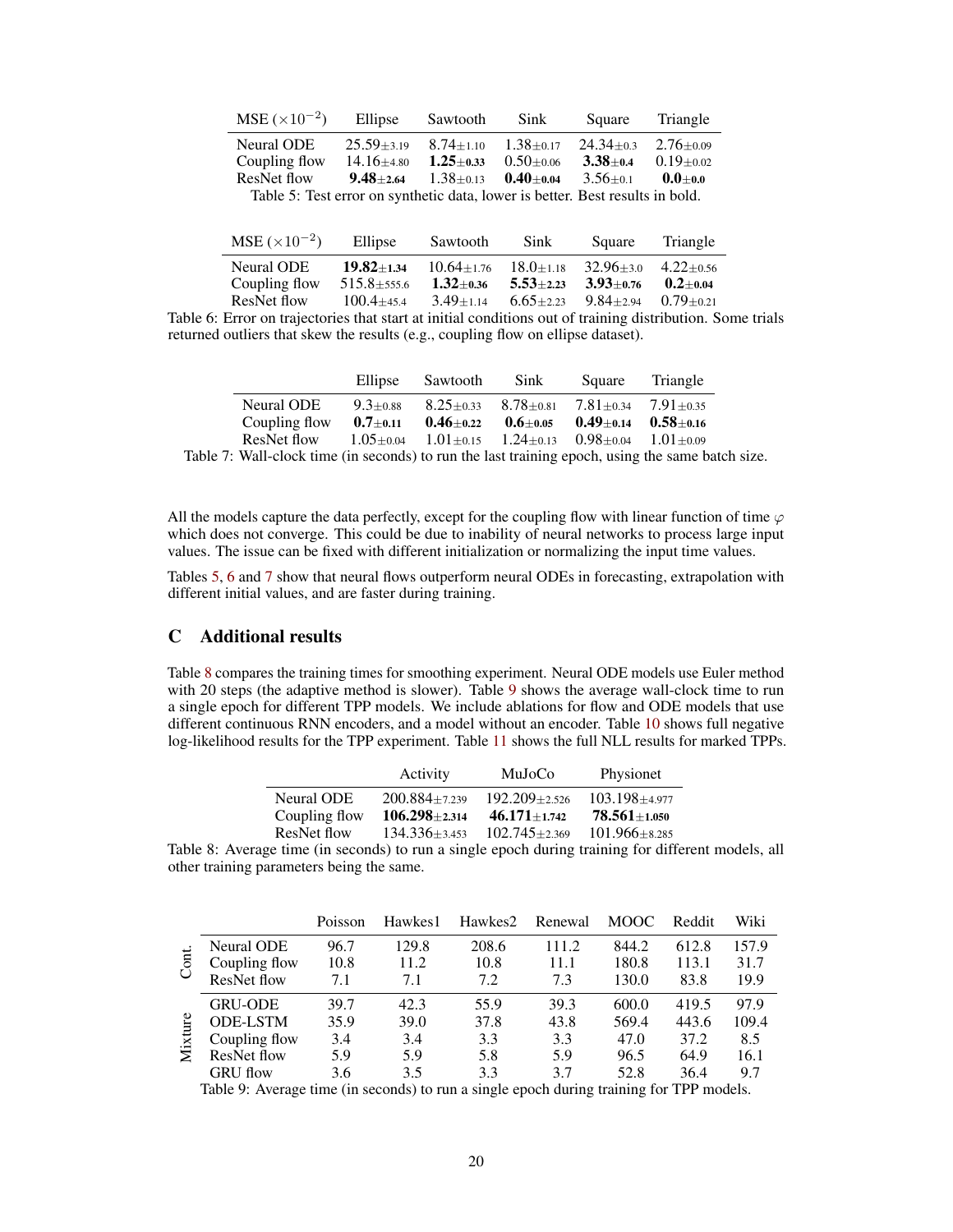<span id="page-20-0"></span>

|       | Synthetic data                  | Poisson             | Hawkes1              | Hawkes2               | Renewal            |
|-------|---------------------------------|---------------------|----------------------|-----------------------|--------------------|
|       | Ground truth<br>Without history | 0.9996<br>1.0046    | 0.6405<br>0.7826     | 0.1192<br>0.2354      | 0.2667<br>0.2837   |
|       | Discrete GRU                    | $1.0097 + 0.005$    | $0.6424 \pm 0.006$   | $0.1267 \pm 0.006$    | $0.2598 + 0.016$   |
|       | Jump ODE                        | $0.9945 \pm 0.016$  | $0.6461 \pm 0.009$   | $0.2246 \pm 0.042$    | $0.3124 \pm 0.022$ |
| Cont. | Coupling flow                   | $1.0099 + 0.005$    | $0.6441 \pm 0.007$   | $0.1376 \pm 0.005$    | $0.2720 \pm 0.017$ |
|       | <b>ResNet flow</b>              | $1.0105 \pm 0.005$  | $0.6426 \pm 0.007$   | $0.1813 \pm 0.025$    | $0.2851 \pm 0.018$ |
|       | <b>GRU-ODE</b>                  | $1.0100 \pm 0.005$  | $0.6419_{\pm 0.007}$ | $0.1239_{\pm 0.005}$  | $0.2601 \pm 0.017$ |
| Mix.  | <b>ODE-LSTM</b>                 | $1.0108 + 0.005$    | $0.6448 + 0.006$     | $0.1253 \pm 0.005$    | $0.2605 \pm 0.017$ |
|       | Coupling flow                   | $1.0103 \pm 0.005$  | $0.6450\pm0.008$     | $0.1254 \pm 0.006$    | $0.2605 \pm 0.016$ |
|       | <b>GRU</b> flow                 | $1.0100 \pm 0.005$  | $0.6439 \pm 0.007$   | $0.1270 \pm 0.006$    | $0.2608 \pm 0.016$ |
|       | <b>ResNet flow</b>              | $1.0104 \pm 0.005$  | $0.6443 \pm 0.006$   | $0.1249 \pm 0.005$    | $0.2603 \pm 0.017$ |
|       | Real-word data                  | <b>MOOC</b>         | Reddit               | Wiki                  |                    |
|       | Without history                 | 2.0623              | 1.5402               | 1.5813                |                    |
|       | Discrete GRU                    | $-0.4448 + 0.294$   | $-0.9299\pm0.118$    | $-0.5832 + 0.321$     |                    |
|       | Jump ODE                        | $0.8710 \pm 0.157$  | $0.1308 \pm 0.018$   | $-0.3115 \pm 0.011$   |                    |
| Cont. | Coupling flow                   | $0.7694 \pm 0.172$  | $-0.1263 \pm 0.273$  | $-0.2807 + 0.500$     |                    |
|       | <b>ResNet flow</b>              | $-1.2379\pm 0.049$  | $-1.2962\pm0.126$    | $-1.2907 + 0.045$     |                    |
|       | <b>GRU-ODE</b>                  | $-0.2626 \pm 0.183$ | $-1.0907 + 0.076$    | $-1.3635 \pm 0.071$   |                    |
|       | <b>ODE-LSTM</b>                 | $-0.2277 + 0.331$   | $-1.0888 + 0.029$    | $-1.3727_{\pm 0.327}$ |                    |
| Mix.  | Coupling flow                   | $-0.4026 \pm 0.584$ | $-1.0933\pm0.161$    | $-1.2702 \pm 0.178$   |                    |
|       | <b>GRU</b> flow                 | $-0.3509 + 0.220$   | $-1.0605\pm0.113$    | $-0.9852\pm0.105$     |                    |
|       | ResNet flow                     | $-0.5664 \pm 0.278$ | $-1.0291\pm0.174$    | $-1.1937 + 0.048$     |                    |

<span id="page-20-1"></span>Table 10: Test negative log-likelihood (mean±standard deviation) for all TPP models.

|      |                    | <b>MOOC</b>        | Reddit             | Wiki                |
|------|--------------------|--------------------|--------------------|---------------------|
|      | Discrete GRU       | $2.7563 \pm 0.141$ | $1.8468 \pm 0.016$ | $8.0527 \pm 0.170$  |
| 5    | Jump ODE           | $4.6118 \pm 0.070$ | $3.6654 \pm 0.000$ | $10.6040 \pm 0.304$ |
|      | Coupling flow      | $5.5494 \pm 0.413$ | $3.6312 \pm 0.324$ | $9.7214 \pm 0.101$  |
|      | ResNet flow        | $2.9466 \pm 0.000$ | $2.3932 + 0.131$   | $10.4368 + 0.034$   |
|      | <b>GRU-ODE</b>     | $3.5344 + 0.242$   | $2.3078 \pm 0.033$ | $7.5537 + 0.065$    |
| Mix. | <b>ODE-LSTM</b>    | $3.0723 \pm 0.114$ | $1.9057 \pm 0.164$ | $8.3187 \pm 0.231$  |
|      | Coupling flow      | $2.5877 + 0.176$   | $1.6817\pm0.095$   | $8.8018 \pm 0.057$  |
|      | <b>ResNet flow</b> | $3.0005 \pm 0.081$ | $1.9491 \pm 0.008$ | $8.5489 + 0.267$    |

Table 11: Test negative log-likelihood (mean±standard deviation) for all marked TPP models.

# D Data pre-processing

### D.1 Encoder-decoder datasets

MuJoCo dataset. Using Deep Mind Control Suite and MuJoCo simulator, Rubanova et al. [\[69\]](#page-12-0) generate 10000 sequences by sampling initial body position in  $\mathbb{R}^2$  uniformly from [0,0.5], limbs from [−2, 2], and velocities from [−5, 5] interval. We use this dataset without any changes.

Activity dataset. Following [\[69\]](#page-12-0), we round up the time measurements to 100ms intervals. This was done to reduce the size of the union of all the points when batching but is unnecessary when using our flow models, and also when using the reparameterization for ODEs [\[9\]](#page-9-3).

Original labels are: walking, falling, lying down, lying, sitting down, sitting, standing up from lying, on all fours, sitting on the ground, standing up from sitting, standing up from sitting on the ground. Rubanova et al. [\[69\]](#page-12-0) combine similar positions into one group resulting in 7 classes: walking, falling, lying, sitting, standing up, on all fours, sitting on the ground. Data is split in train, validation and test set (75%–5%–20%).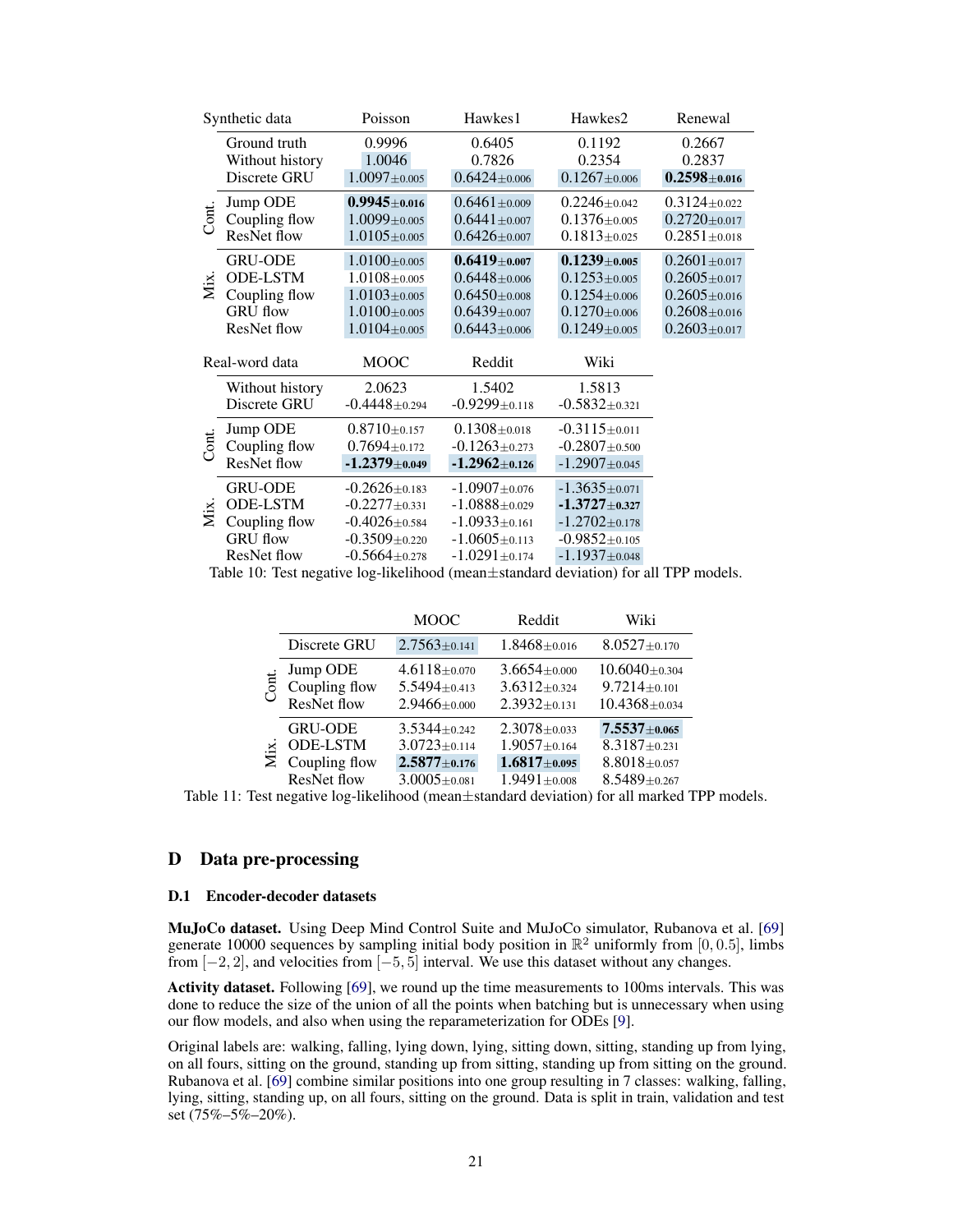**Physionet dataset.** We use PhysioNet Challenge 2012 [\[73\]](#page-12-12), where the goal is to predict the mortality of patients upon being admitted to ICU. We process the data following [\[69\]](#page-12-0) to exclude time-invariant features, and round the time stamps to one minute. Each feature is normalized to [0, 1] interval. Data is split the same way as for MuJoCo: 60%–20%–20%.

When reporting MSE scores for the reconstruction task we scale the result by  $10<sup>2</sup>$  for activity dataset and by  $10^3$  for others, for better readability. This is equivalent to scaling the data beforehand.

## <span id="page-21-0"></span>D.2 MIMIC-III and MIMIC-IV

We follow [\[16\]](#page-9-2) for processing **MIMIC-III** dataset. We process MIMIC-IV in a similar vein.

The publicly available MIMIC-IV database provides clinical data of intensive care unit (ICU) patients at the tertiary academic medical center in Boston [\[36,](#page-10-16) [25\]](#page-10-15). It builds upon the MIMIC-III database and contains de-identified patient records from 2008 to 2019 [\[35\]](#page-10-14). We use version MIMIC-IV 1.0, which was released March 16th, 2021.

To preprocess the data, we first select the subset of patients who:

- are registered in the admissions table,
- stayed in the ICU for at least 2 days and no more than 30 days,
- are older than 15 years at the time of the admission, and
- have chart-event data available.

which leaves us with 17874 patients.

There are four types of data sources available for ICU patients: chart-events, inputs, outputs and prescriptions. The chart-events table contains the patient's routine vital signs as well as any additional information such as laboratory tests. The input table documents drugs administered to the patient through, e.g., solutions and the prescription table stores information about medication given in any other form. Lastly, the outputs table contains any output data from, e.g., a catheter for the patient during their ICU stay.

Because the medication in the input table is administered over time, the administered units and doses have to be unified and then split into entries which are spread out over time. We choose 30 minutes as our sampling window and, for all administered medications with duration longer than an hour, split them into fixed time injections.

For all other tables, we only keep the most commonly used entries:

- Chart-events: Alanine Aminotransferase, Albumin, Alkaline Phosphatase, Anion Gap, Asparate Aminotransferase, Base Excess, Basophils, Bicarbonate, Bilirubin, Calcium, Chloride, Creatinine, Eosinophils, Glucose, Hematocrit, Hemoglobin, Lactate, Lymphocytes, Magnesium, MCH, MCV, Monocytes, Neutrophils, pCO2, pH, pO2, Phosphate, Platelet Count, Potassium, PT, PTT, RDW, Red Blood Cells, Sodium, Specific Gravity, Total CO2, Urea Nitrogen and White Blood Cells.
- Outputs: Chest Tube, Emesis, Fecal Bag, Foley, Jackson Pratt, Nasogastric, OR EBL, OR Urine, Oral Gastric, Pre-Admission, Stool, Straight Cath, TF Residual, TF Residual Output and Void.
- Prescriptions: Acetaminophen, Aspirin, Bisacodyl, D5W, Docusate Sodium, Heparin, Humulin-R Insulin, Insulin, Magnesium Sulfate, Metoprolol Tartrate, Pantoprazole, Potassium Chloride and Sodium Chloride 0.9% Flush.

### <span id="page-21-1"></span>D.3 TPP datasets

We follow previous works to generate and pre-process temporal point process data [\[61,](#page-11-13) [71,](#page-12-7) [44\]](#page-11-14).

Synthetic data. We use 4 synthetic datasets, for each we generate 1000 sequences, each sequence containing 100 elements. We generate Poisson dataset with constant intensity  $\lambda^*(t) = 1$ ; Renewal with stationary log-normal density function ( $\mu = 1, \sigma = 6$ ); and two Hawkes datasets with the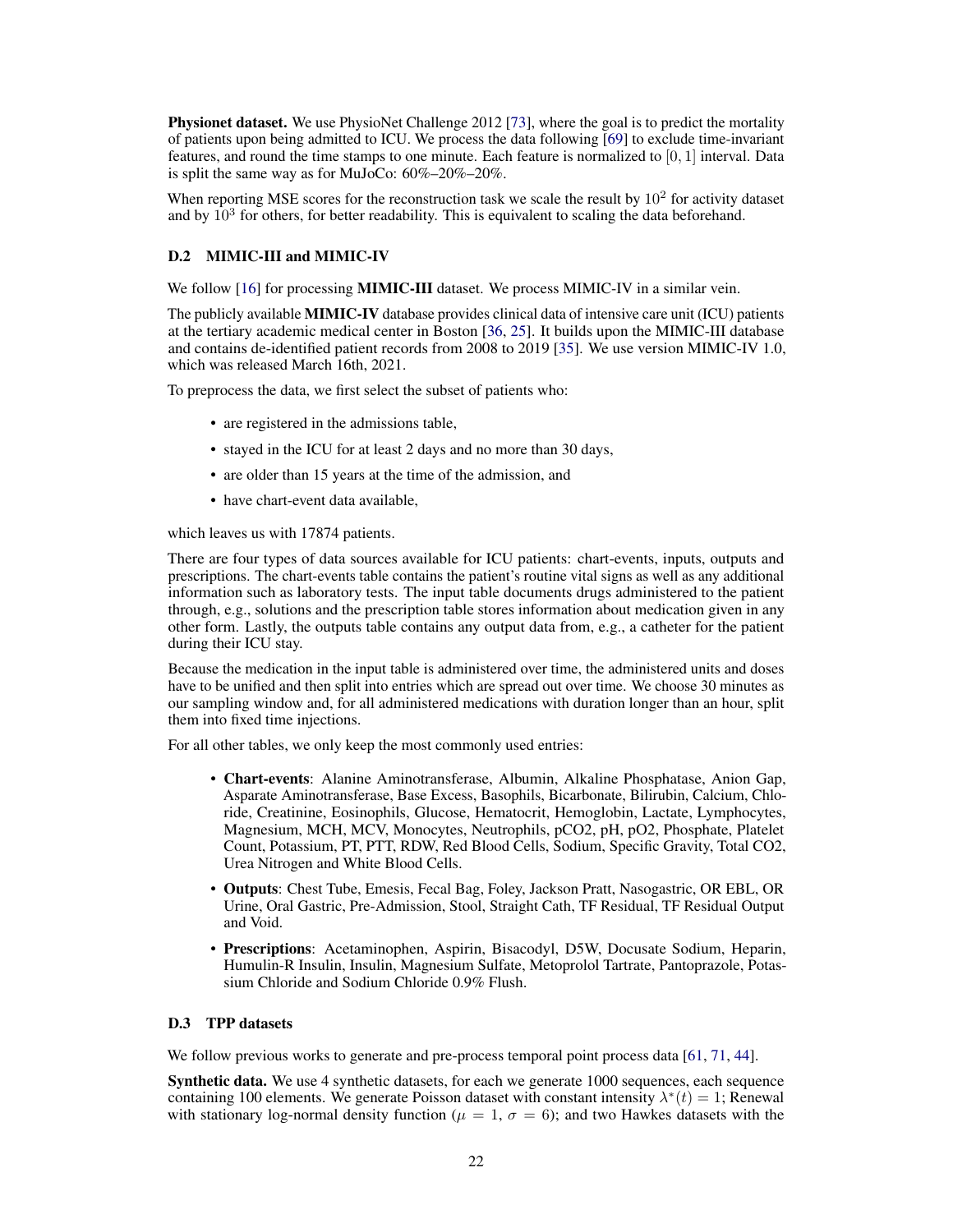conditional intensity  $\lambda^*(t) = \mu + \sum_{t_i < t} \sum_j^M \alpha_j \beta_j \exp(-\beta_j(t - t_i))$ , with  $M = 1$ ,  $\mu = 0.02$ ,  $\alpha = 0.8$  and  $\beta = 1$  (Hawkes1), or  $M = 2$ ,  $\mu = 0.2$ ,  $\alpha = [0.4, 0.4]$  and  $\beta = [1, 20]$  (Hawkes2).

Reddit. We use timestamps of posts from most active users to most active topic boards (subreddits) [\[44\]](#page-11-14). There are 984 unique subreddits that we use as marks. We have 1000 sequences in total, each sequence is truncated to contain at most 100 points. This is done to make training with ODE-based models feasible.

MOOC is a dataset containing timestamps of events performed by users in interaction with a learning platform [\[44\]](#page-11-14). There are 7047 sequences, with at most 200 events. We have 97 different mark types corresponding to different interaction types.

Wiki contains timestamps of edits of most edited pages from most active users [\[44\]](#page-11-14). There are 1000 pages (sequences) with at most 250 events, and 984 users that we use as marks.

In our implementation, we use inter-event times  $\tau_i = t_i - t_{i-1}$  and for real-world data, we normalize them by dividing them with the empirical mean  $\bar{\tau}$  from the training set  $\tau_i \mapsto \tau_i/\bar{\tau}$ . This can still yield quite large values so for better numerical stability during training, we use log-transform  $\tau \mapsto \log(\tau + 1)$ . We can think of log-transformation as a change of variables and include it in the negative log-likelihood loss using the probability change of variables formula (see Section [3.3\)](#page-4-3).

## D.4 Spatial datasets

For spatial data used in time-dependent density estimation experiment, we used the datasets from Chen et al. [\[9\]](#page-9-3) with the same pre-processing pipeline. See [\[9\]](#page-9-3) for further details.

Earthquakes contains earthquakes gathered between 1990 and 2020 in Japan, with the magnitude of at least 2.5 [\[78\]](#page-12-15). Each sequence has length of 30 days, with the gap of 7 days between sequences. There are 950 training sequences, and 50 validation and test sequences.

Covid data uses daily cases from March to July 2020 in New Jersey state [\[77\]](#page-12-14). The data is gathered on county level and dequantized. Each sequence covers 7 days. There are 1450 sequences in the training set, 100 in validation and 100 in test set.

Bikes contains rental events from a bike sharing service in New York using data from April to August 2019. Each sequence corresponds to a single day, starting at 5am. The data is split in training, test and validation set: 2440, 300, 320 sequences, respectively.

All the spatial values are normalized to zero mean and unit variance. We also normalize the temporal component to [0, 1] interval.

### E Hyperparameters

All experiments: Adam optimizer, with weight decay 1e-4

### Smoothing experiments

- Batch size: 100
- Learning rate: 1e-3 with decay 0.5 every 20 epochs
- Hidden layers: 3
- Models
	- ODE models
		- Solver: euler or dopri5
	- Flow models: ResNet or coupling flow
		- Flow layers: 1 or 2
		- $\varphi(t)$ : tanh for ResNet and linear for coupling (used in all experiments)
- Datasets
	- MuJoCo
		- Encoder-decoder hidden dimension: 100-100
		- Latent state dimension: 20